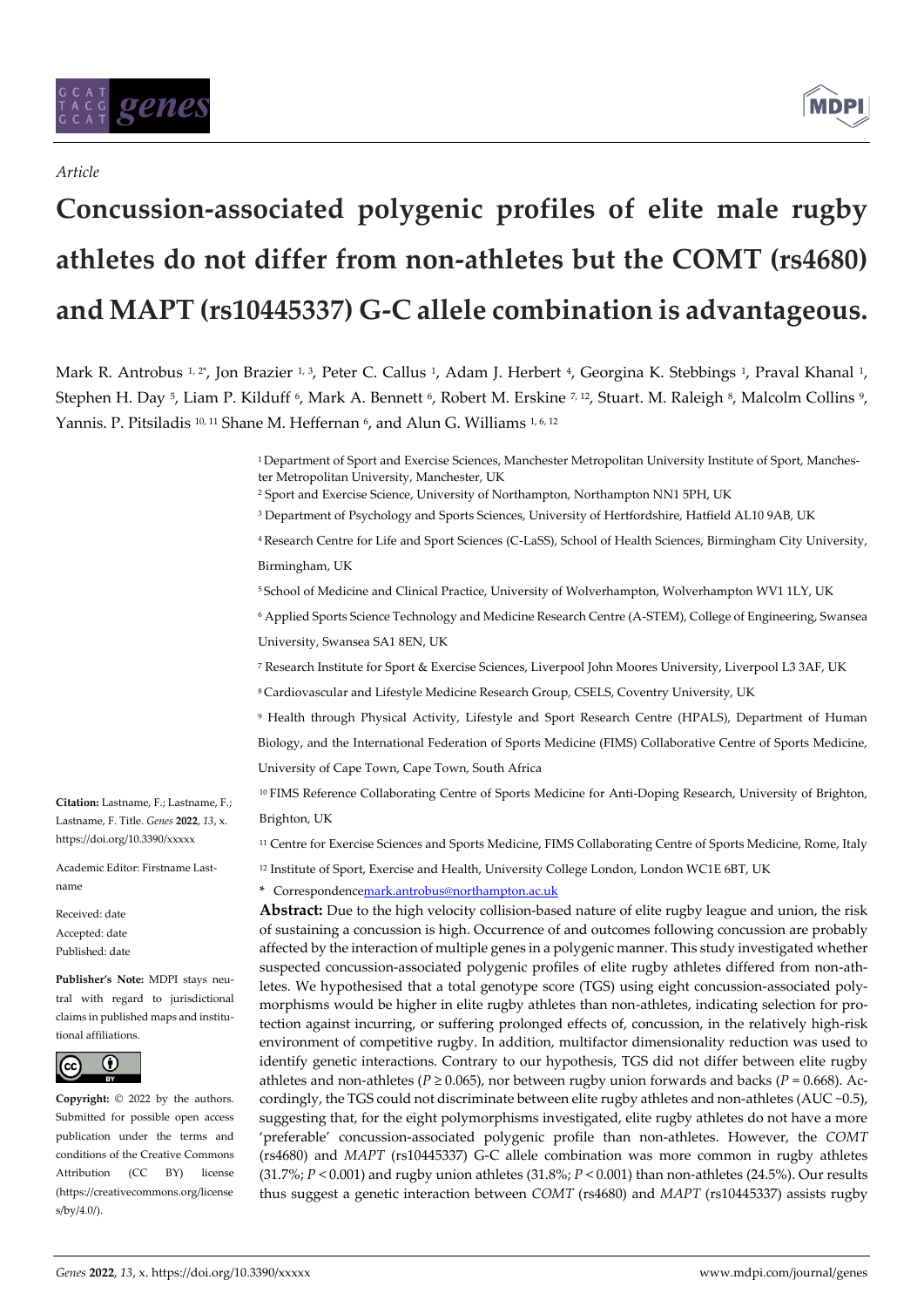athletes to achieve elite status. These findings need exploration vis-à-vis sport-related concussion injury data, and could have implications for the management of inter-individual differences in concussion risk amongst elite athletes.

**Keywords:** rugby, genotype, concussion, brain, polymorphism, genetics.

#### **1. Introduction**

Sport-related concussion has been defined as a traumatic brain injury (TBI) induced by external forces [1]. It has been reported that over a playing career ~80% of rugby (league and union) players will experience at least one concussion [2]. In male elite rugby union (RU), concussion has been the most common injury in the English Premiership since 2011 (accounting for 21% of all injuries from 2014-2019 seasons) [3]. In elite male rugby league (RL), concussion accounted for 29% of all injuries in illegal play and 9% of all injuries in legal play [4]. Sustaining a prior concussion increases the risk of subsequent time-loss injuries and repeated concussions [5–8]. There is growing concern about the potential short and long-term neurodegenerative consequences associated with concussion, such as chronic post-concussion syndrome, cognitive impairment, forms of dementia, migraines, sleep dysfunction and anxiety [1,9–13].

Molecular pathophysiological investigations show a concussive event can trigger a neurometabolic cascade resulting in altered gene expression and neuronal dysfunction within the brain [14]. Inter-individual variability means that severity of concussion in rugby can range from 2 days to >84 days absence (period from injury to availability for match selection), but typically ranges from ranges 9-21 days [8,10,15–17]. To better understand and manage the inter-individual variability in injury occurrence and outcomes following concussion, the main risk factors must be identified. One such factor is genetic predisposition, as the interaction of multiple genes in a polygenic manner could reflect the complex pathophysiology of incidence and recovery from concussion [18]. Heritability of concussion has not been determined, but it is likely that a substantial genetic component exists for concussion risk and recovery, as heritability of brain structure is shown to be  $\sim 90\%$  and cognitive performance  $\sim 60\%$  [19–22]. Previous candidate gene studies have identified potential genetic risk factors associated with risk of concussion and recovery [6,7,31,32,23–30]. Those genetic variants influencing concussion risk and recovery may confer an advantage/disadvantage for rugby athletes by affecting the ability to train and compete and thus advance their careers, and investigating this could provide additional information to support the management of the cumulative effects of concussions [33].

The ε4 allele of a*polipoprotein* (*APOE*) gene could be responsible for up to 64% of the 'hazardous influence' of TBI [23] and athletes who possess the ε4 allele suffered prolonged physical and cognitive symptomatic responses to concussion [24]. Carriers of the *APOE* promoter T allele have a 3-8-fold greater risk of experiencing repeated concussions [5,7]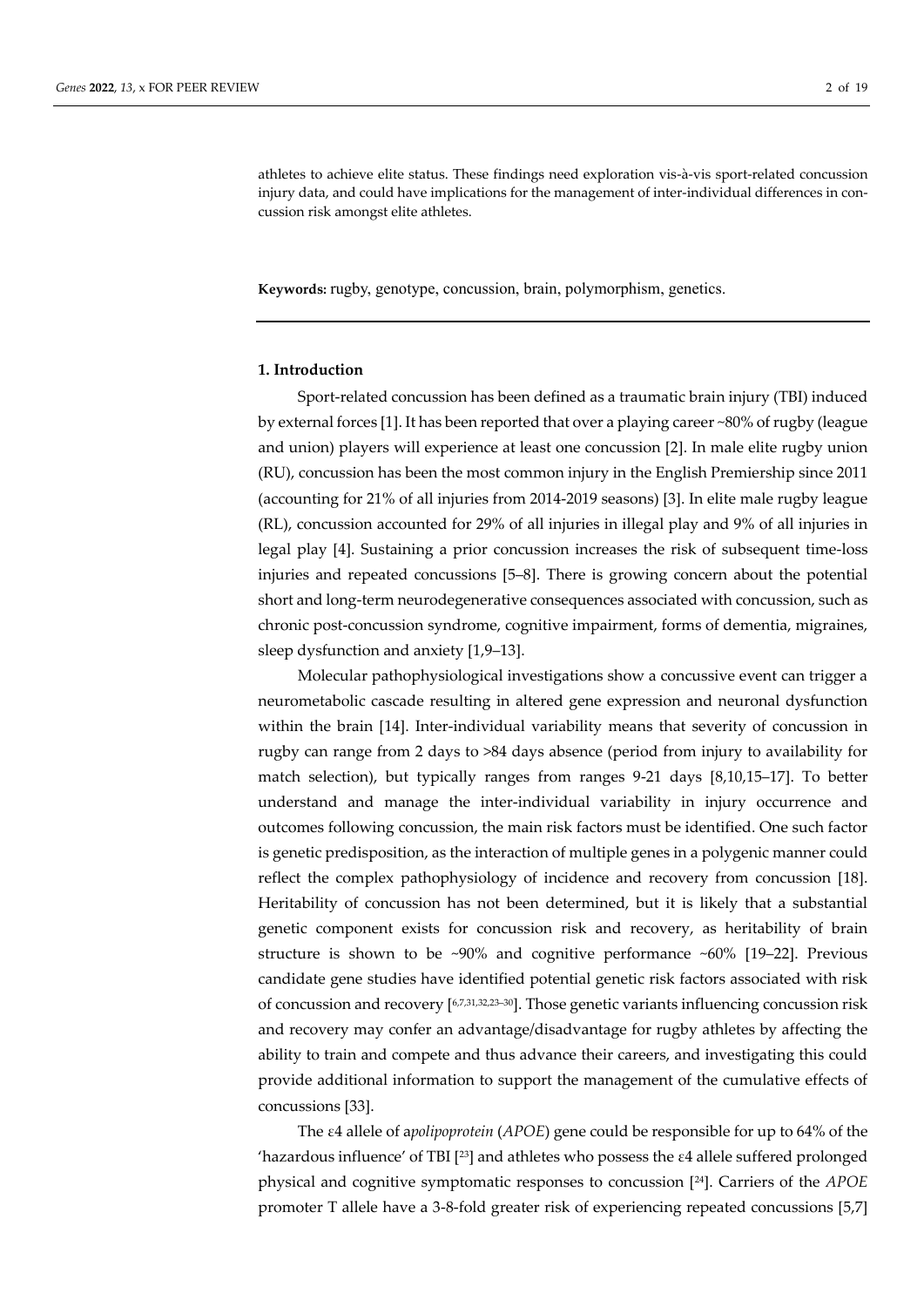and TT genotype carriers were observed to experience unfavourable outcomes post-TBI [ <sup>25</sup>]. From the *microtubule associated protein tau* (*MAPT*) gene the TT genotype has been weakly associated with a greater risk of repeated concussion [6,7]. The *Nitric oxide synthase* (*NOS3)* gene C allele has been associated lower cerebral blood flow in patients with severe TBI [26]. The T allele of *ankyrin repeat and kinase domain-containing 1* (*ANKK1*) gene has been associated with worse measures of learning, working memory and response latencies post-TBI [27–29]. In addition, *brain derived neurotrophic factor (BDNF)* gene Met/Met homozygotes have been reported to be at a higher risk of sustaining a concussion than Val/Val homozygotes [30]. *Catechol-O-methyltransferase* (*COMT*) gene rs4680 Val allele carriers performed poorer on tests of executive function post-TBI [31] and Met carrying RU players have been reported ~3-fold more likely to have a history of concussion [32]. Indeed, elite rugby athletes have ~1.4 times the odds of being Val/Val (GG) genotype compared to non-athletes [34] while other SNP variants related to different injury types are also more frequent in elite rugby athletes [35].

The Total Genotype Score (TGS) has been used to indicate the extent of an individual's genetic predisposition for athletic performance, muscle damage and disease risk [36–42]. Based on a genetic algorithm proposed by Williams and Folland [36], TGS can range from 0-100 and represents the number of 'preferable' genotypes an individual possesses for the phenotype in question. Previous hypothetical and experimental TGS studies indicate that athletes have higher TGS scores, thus possessing more 'preferable' polygenic profiles than non-athletes for performance, injury and potential disease [36–45]. The potential applications of this approach to concussion are attractive, but have not yet been explored.

Therefore, the primary objective of this study was to investigate if concussionassociated polygenic profiles differ between elite rugby athletes and non-athletes. Based on prior literature, it was hypothesised that the elite rugby athletes would have a higher TGS than non-athletes indicating a more 'preferable' polygenic profile with respect to concussion, and/or display gene-gene interactions that differ from non-athletes.

## **2. Materials and Methods**

#### **2.1 Participants.**

As part of the ongoing RugbyGene project [46], a total of 1357 individuals were recruited and gave written informed consent to participate in the present study. An *a priori* calculation for 80% power to detect a small effect size (w) of 0.1 indicated >785 participants were required. The total sample comprised elite 635 Caucasian male rugby athletes (mean (standard deviation) height 1.85 (0.07) m, mass 102 (12) kg, age 29 (7) yr) including 66.4% British, 11.4% Irish, 9.5% Italian, 8.9% South African, and 3.8% of other nationalities, and 722 Caucasian non-athletes (48% male, mean (standard deviation) height 1.70 (0.10) m, mass 73 (13) kg, age 41 (23) yr) including 97.6% British and 2.4% other nationalities. Athletes were considered elite if they had competed regularly (> 5 matches) since 1995 in the highest professional league in the UK, Ireland or South Africa for RU or the highest professional league in the UK for RL [47]. 53.5% of the RU athletes had competed at international level for a "high performance union" (Regulation 16,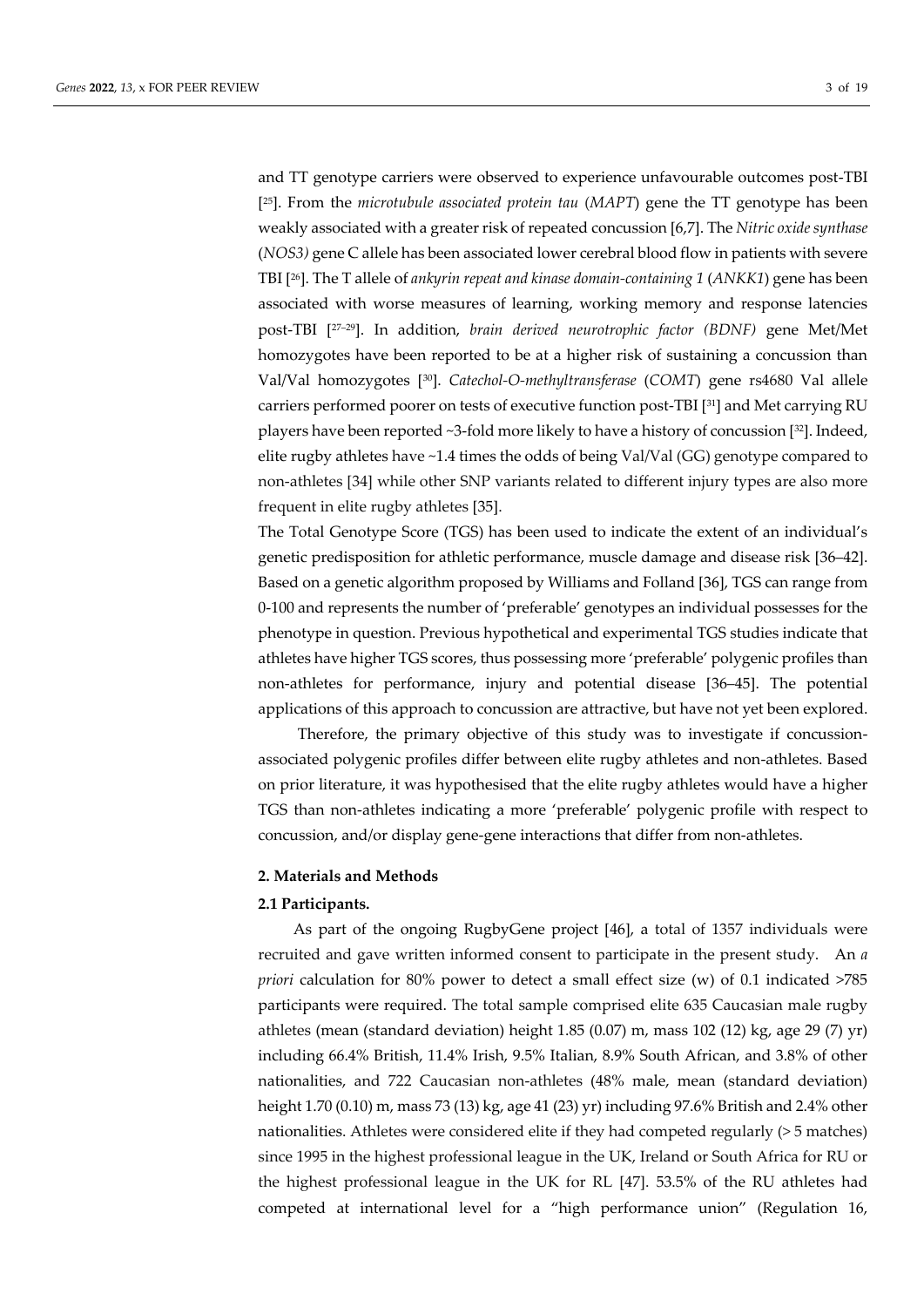[http://www.worldrugby.org\)](http://www.worldrugby.org/) and 45.8% of RL athletes had competed at international level. As the majority of athletes (534) competed in RU, they were also divided into forwards (304) and backs (230) for comparison (to detect an effect size (w) of 0.13 required >464 participants). Ethical approval was granted by the ethics committees of Manchester Metropolitan University, Glasgow University, University of Cape Town and University of Northampton and all experimental procedures complied with the Declaration of Helsinki [48].

## **2.2 Procedures**

#### **Sample collection.**

Procedures were consistent with those described previously [35,47,49]. Blood (70.4% of all samples), buccal swabs (15.4%) or saliva (14.2%) samples were obtained. Blood was drawn from a superficial forearm vein into EDTA tubes, saliva samples were collected into Oragene DNA OG-500 tubes (DNA Genotek, Ottawa, Ontario, Canada), and sterile buccal swabs (Whatman OmniSwab, Springfield Mill, UK) were rubbed against the buccal mucosa of the cheek for ∼30 s.

*DNA isolation and genotyping.* DNA isolation and genotyping were performed in the Manchester, Glasgow and Cape Town laboratories. The majority of samples were processed and genotyped in the Manchester laboratory. There are some differences between protocols, summarised below.

In Manchester and Glasgow, DNA isolation was performed with the QIAamp DNA Blood Mini kit and spin column protocol (Qiagen, West Sussex, UK). Briefly, 200 *μ*L of whole blood was lysed and incubated, the DNA washed, and the eluate stored at 4°C. In Cape Town, using a different protocol [50], samples were lysed and centrifuged, the DNA washed, and samples stored at -20°C. DNA isolated in Cape Town was genotyped in Glasgow.

Genotyping for eight polymorphisms (see *Genotyping assays*) was performed using two protocols. Protocol one: Approximately 40% of samples were genotyped using a StepOnePlus (Applied Biosystems, Paisley, UK) as previously described [47] with variations to thermocycling conditions depending on reagents used. Protocol two: Approximately 60% of samples were genotyped by combining 2 *μ*L GTXpress Master Mix (2X) (Applied Biosystems), 0.2 *μ*L 20X Fast GT Sample Loading Reagent (Fluidigm, Cambridge, UK), 0.2 *μ*L H2O and 1.6 *μ*L of purified DNA. Furthermore, 1.78 *μ*L assay (20X) (Applied Biosystems), 1.78 *μ*L 2X Assay Loading Reagent (Fluidigm) and 0.18 *μ*L ROX reference dye (Invitrogen, Paisley, UK) were combined. An integrated fluid circuit controller RX (Fluidigm) mixed samples and assays using a Load Mix (166x) script. PCR was performed using a real-time FC1 Cycler (Fluidigm) GT 192X24 Fast v1 protocol. The 192X24 microchip plate was placed into the EP1 Reader (Fluidigm) for end-point analysis using Fluidigm SNP genotyping analysis software. Duplicates of all samples were in 100% agreement for both protocols.

**Genotyping assays**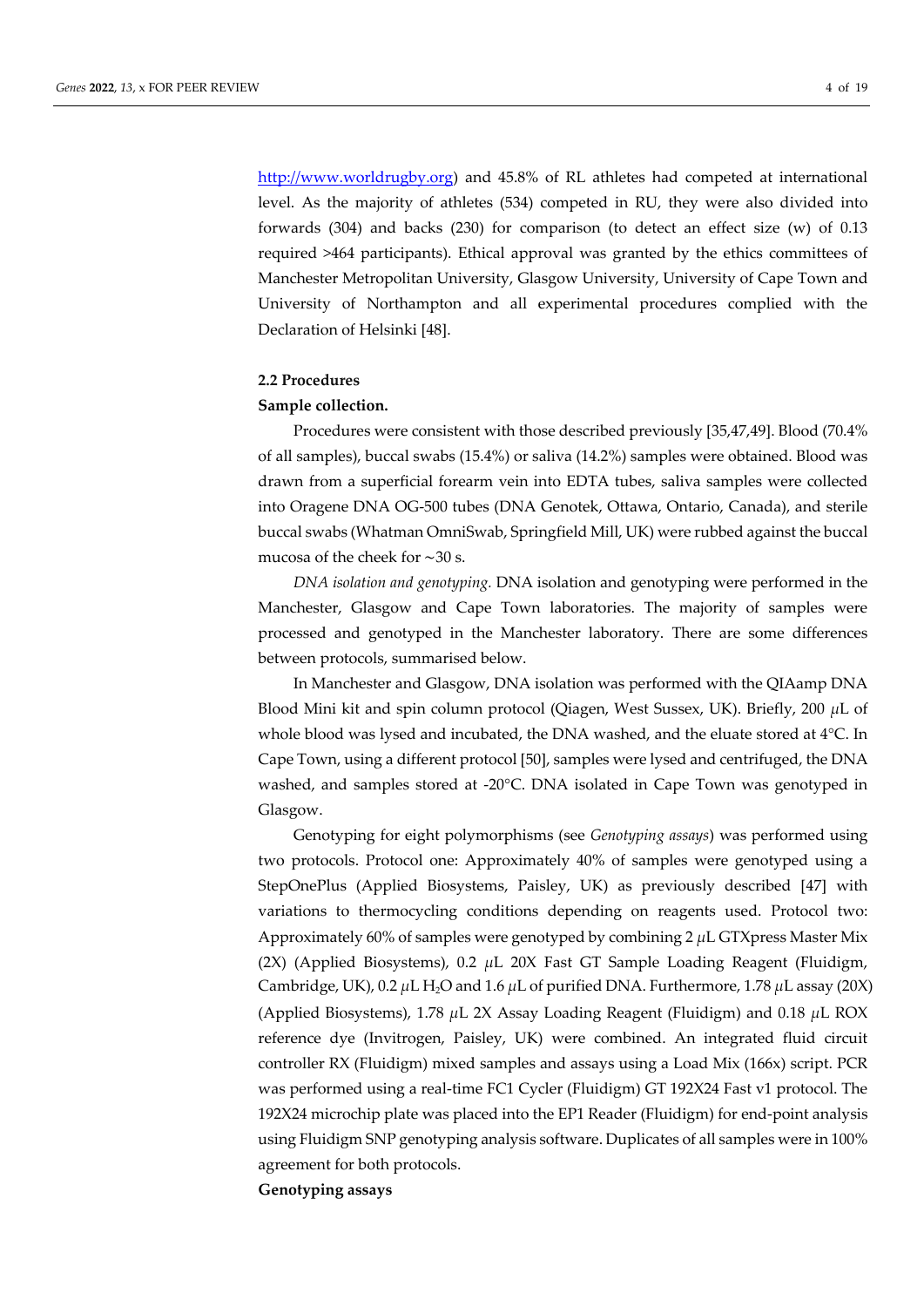For *ANKK1* (rs1800497), *APOE* (rs429358, rs7412 and rs405509), *BDNF-AS* (rs6265), *COMT*  (rs4680), *MAPT* (rs10445337) and *NOS3* (rs2070744), the appropriate TaqMan assays were utilised (Applied Biosystems). *APOE* ε2/ε3/ε4 data were derived from rs429358 and rs7412 [51]. The TaqMan assay context sequence for each polymorphism, with VIC/FAM highlighted in **bold** and concussion-associated risk alleles underlined (although for some the prior evidence of risk is controversial), were: *ANKK1* (rs1800497) TGGTC[**A/G**]AGGCA, *APOE* (rs429358) ACGTG[**C/T**]GCGGC*, APOE* (rs7412) AGAAG[**C/T**]GCCTG*, APOE* (rs405509) GTCTG[**G/T**]ATTAC*, BDNF-AS* (rs6265) TATCA[**C/T**]GTGTT*, COMT* (rs4680) CTGGC[**A/G**]TGAAG*, MAPT* (rs10445337) TCACT[**C/T**]CCCGA*, NOS3* (rs2070744) CTGGC[**C/T**]GGCTGA.

## **2.3 Calculation of TGS**

To quantify the combined influence of the candidate polymorphisms (Table 1), an additive TGS algorithm was utilised [36] based on the assumption of codominant allele effects. For bi-allelic polymorphisms, the homozygote genotypes with the lower concussion risk and 'preferable' outcome according to prior literature were allocated a genotype score of 2, heterozygote genotypes scored 1 and the 'non-preferable' homozygote genotypes scored 0. *APOE* is a tri-allelic (ε2, ε3, ε4) polymorphism - two C/T SNPs at residues 112 (rs429358) and 158 (rs7412) produce six possible genotypes ( $\epsilon$ 2/ $\epsilon$ 2, ε2/ ε3, ε2/ ε4, ε3/ ε3, ε3/ ε4, ε4/ ε4). A score of 0 was allocated for ε4 allele possession (ε4+) and a score of 2 was allocated for non-possession of a ε4 allele (ε4-) (no score of 1 allocated). A TGS of 100 represents the 'perfect' polygenic profile for low concussion risk and favourable outcome, for the eight SNPs (seven genotype scores) examined, while 0 represents the 'worst' possible profile for concussion risk and outcome.

TGS = (100/14) \* *ANKK1*rs1800497 + *APOE*rs429358, rs7412 + *APOE*rs405509 + *BDNF-AS*rs6265, *COMT*rs4680 + *MAPT*rs10445337 + *NOS3*rs2070744

In addition, a TGS algorithm determined only by observed genotype frequencies in elite rugby athletes [34] was also calculated, wherein three of the seven genotype scores differed (*APOE* rs405509 TT = 2, GT = 1, GG = 0, *COMT* rs4680 GG = 2, GA = 1, AA = 0 and *NOS3* rs2070744 TT = 2, TC = 1, CC = 0).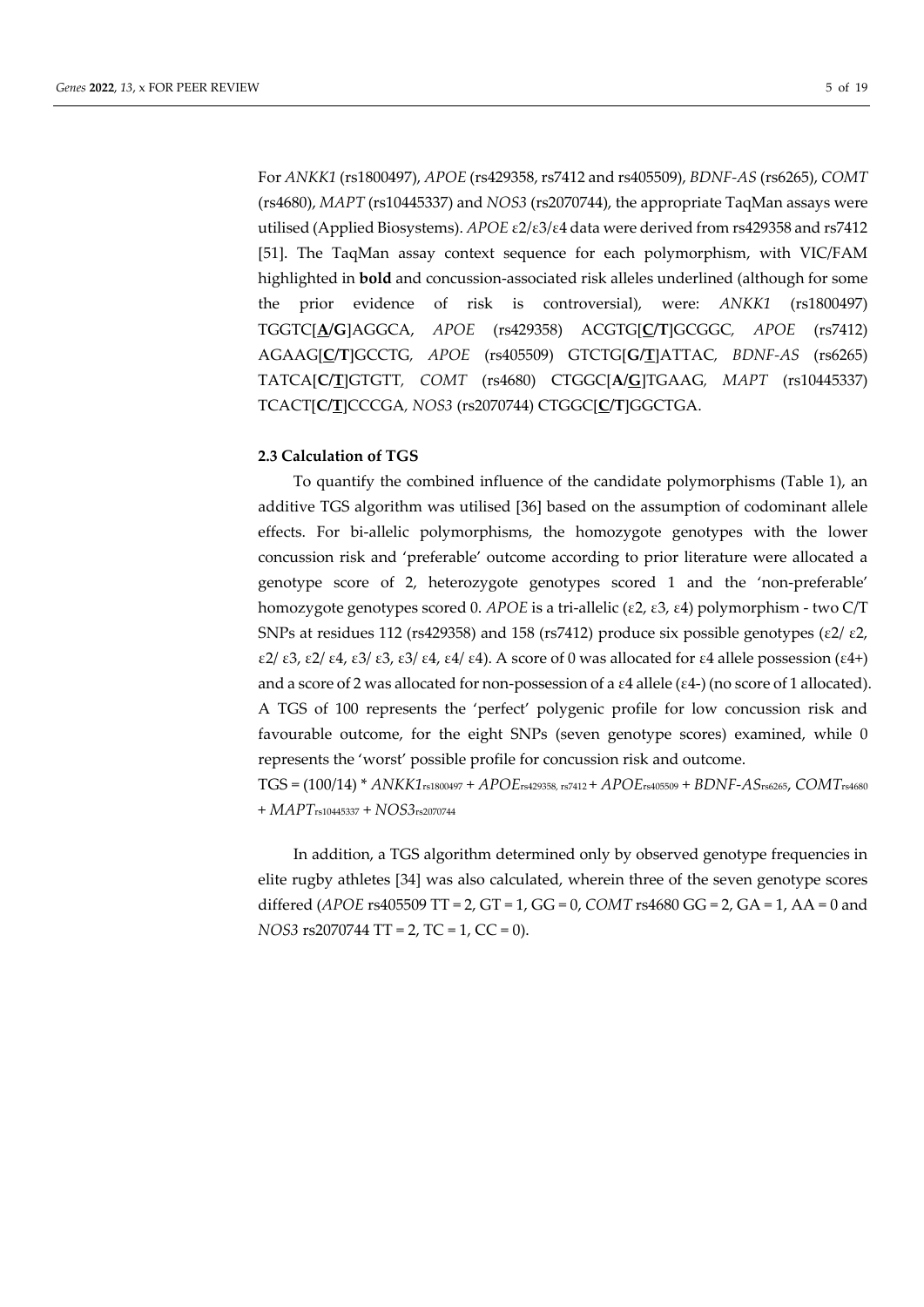



Table 1. Genotype score of each polymorphism and genotype frequencies in elite rugby athletes and in non-athletes [34]. 1

| Gene name                                          | Gene           | Polymorphism Alleles   |                             | Genotype score                                  | in elite<br>Frequency | Frequency<br>in non-   |
|----------------------------------------------------|----------------|------------------------|-----------------------------|-------------------------------------------------|-----------------------|------------------------|
|                                                    | abbreviation   |                        |                             |                                                 | rugby athletes $(\%)$ | athletes $\frac{0}{0}$ |
| Ankyrin repeat and kinase<br>domain containing 1   | ANKK1          | rs1800497              | $\Delta/G$                  | $GG = 2$ , $GA = 1$ , $AA = 0$                  | 65.2, 31.0, 3.8       | 65.2, 30.6, 4.2        |
| Apolipoprotein E                                   | APOE           | rs429358 and<br>rs7412 | $\frac{1}{2}$ $\frac{4}{5}$ | $0 = \varepsilon 4 + 2 = \varepsilon 4 - 1$     | 28.9, 71.1            | 28.2, 71.8             |
|                                                    |                | rs405509               | $G/\underline{T}$           | $GG = 2$ , $GT = 1$ , $TT = 0$                  | 25.8, 48.7, 25.5      | 26.2, 47.3, 26.5       |
| Brain derived neurotrophic<br>factor antisense RNA | <b>BDNF-AS</b> | rs6265                 | $C/\underline{T}$           | $CC = 2$ , $CT = 1$ , $TT = 0$                  | 67.5, 28.9, 3.6       | 66.3, 30.1, 3.6        |
| Catechol-O-<br>methyltransferase                   | COMT           | rs4680                 | $A/\underline{G}$           | $AA = 2$ , $GA = 1$ , $GG = 0$ 24.8, 49.8, 25.4 |                       | 30.2, 47.4, 22.4       |
| Microtubule<br>associated<br>protein tau           | <b>MAPT</b>    | rs10445337             | $C/\underline{T}$           | $CC = 2$ , $TC = 1$ , $TT = 0$                  | 4.7, 35.7, 59.6       | 4.7, 31.4, 63.9        |
| Endothelial<br>nitric oxide NOS3<br>synthase       |                | rs2070744              | $C/\underline{T}$           | $CC = 2$ , $TC = 1$ , $TT = 0$                  | 14.8, 47.6, 37.6      | 17.0, 44.3, 38.7       |

Alleles previously associated with traumatic brain injury are underlined.  $\epsilon 4$ + =  $\epsilon 4$  allele possession,  $\epsilon 4$ - = absence of  $\epsilon 4$  allele.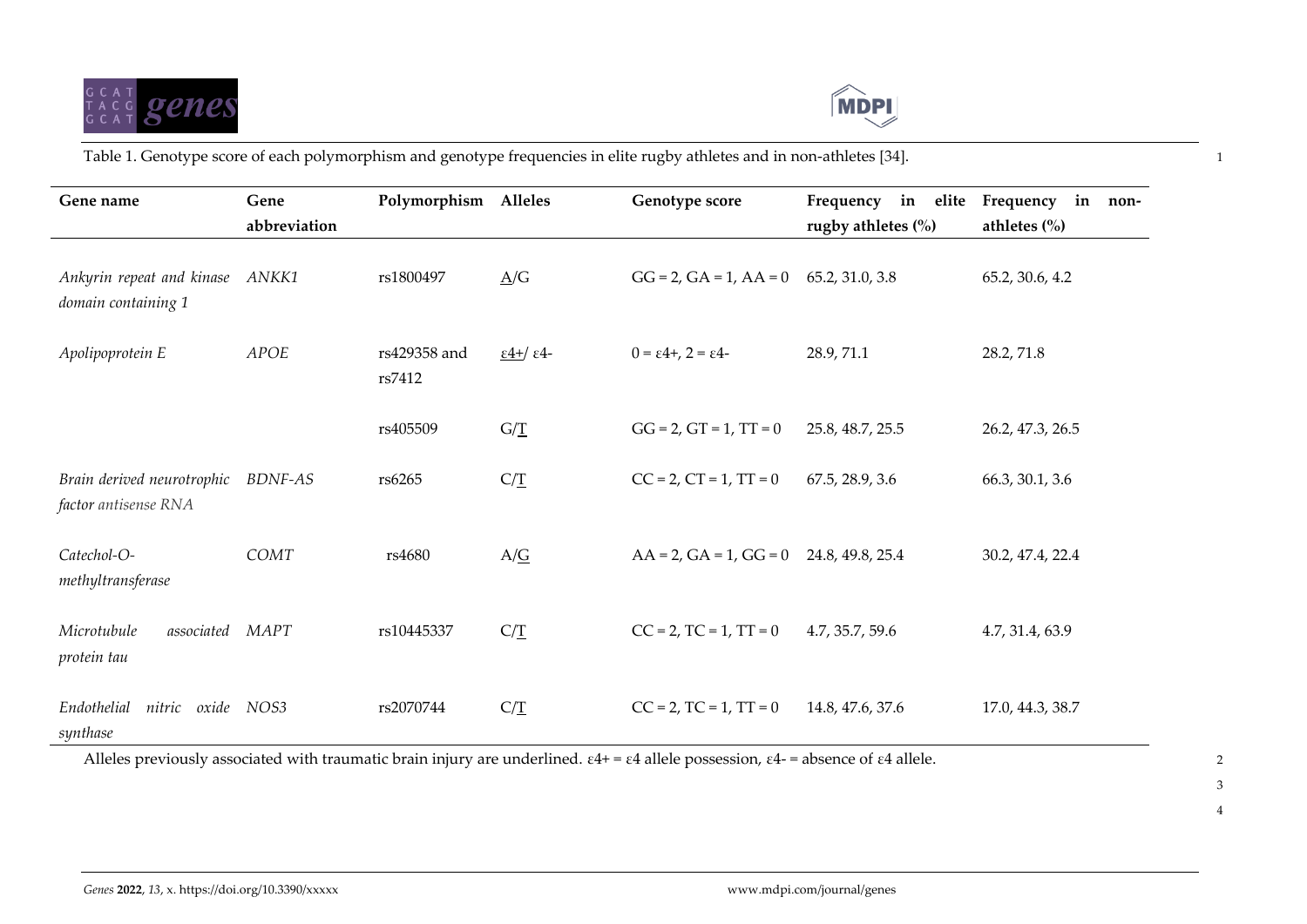

5

# **2.4 Data Analysis** 6

SPSS for Windows version 26 (SPSS, Chicago, IL) software was used for analysis. 7 TGSs of athletes and non-athletes were compared using independent t-tests, as were 8 height and body mass. Pearson's  $\chi^2$  tests were utilised to compare genotype frequencies 9 in upper and lower TGS quartiles of all rugby athletes vs. non-athletes, RU athletes vs. 10 non-athletes, RL athletes vs. non-athletes, RU Forwards vs. non-athletes, RU Backs vs. 11 non-athletes, and RU Forwards vs. RU Backs. Additionally, receiver operating 12 characteristic (ROC) curves and area under the curve (AUC) were used to evaluate the 13 ability of the TGS to correctly distinguish between athletes (including positional groups) 14 and non-athletes [52]. Multifactor dimensionality reduction 15 [\(https://sourceforge.net/projects/mdr/\)](https://sourceforge.net/projects/mdr/) software was used to identify SNP-SNP epistasis 16 interactions [53]. Alpha was set at 0.05. 17

# **3. Results** 18

# **3.1 TGS** 19

Genotype frequencies were in Hardy-Weinberg equilibrium for all polymorphisms 20 in the non-athlete and athlete groups. Athletes (all male) were taller and heavier  $(P < 0.001)$  21 than male non-athletes. No participant had a TGS of zero or 100 (range was 21.4-92.9). 22 Only one rugby athlete and one non-athlete possessed the highest observed TGS of 92.9. 23 Similarly, five rugby athletes  $(0.8%)$  and just one non-athlete possessed the lowest 24 observed TGS of 21.4. Collectively, 76.7% of rugby athletes and 77.2% of non-athletes had 25 a TGS  $>50$ . 26

There was no difference in TGS between any rugby athlete group (all rugby athletes, 27 RU, RL, RU forwards, RU backs) and the non-athlete group ( $P \ge 0.769$ ). Mean (SD) and 28 kurtosis statistics of TGSs are reported in Table 2 and frequency distributions of rugby 29 athletes and non-athletes are shown in Figure 1 (Panel A). Similarly, there was no 30 difference in TGS between RU forwards and backs  $(P = 0.842)$ . 31

When the numbers of athletes (including discrete groups) and non-athletes in the 32 upper and lower 25% of TGS were compared, no significant differences were found (Table 33 2). Similarly, there were no differences between RU forwards and backs in terms of their 34 presence in the upper and lower quartiles of TGS ( $P = 0.668$ ). ROC AUC analysis 35 confirmed the TGS algorithm could not identify elite rugby athlete status (AUC = 0.504; 36 95% CI = 0.470-0.538; *P* = 0.800; Figure 1 (Panel B)). There was also no ability to distinguish 37 between athletes and non-athletes when discrete groups of athletes were considered (RU 38 vs. non-athletes, RL vs. non-athletes, RU Forwards vs. non-athletes, RU Backs vs. non- 39 athletes; Table 2). 40

Even when using a TGS algorithm using genotype scores determined solely by genotype 41 frequencies we observed in elite rugby athletes, there was no difference between all rugby 42 athletes and non-athletes ( $P = 0.065$ ; Figure 2). Neither was there a difference between the 43 numbers of athletes and non-athletes in the upper and lower TGS quartiles  $(P = 0.144)$ . 44 ROC AUC analysis again demonstrated that the data could not correctly distinguish elite 45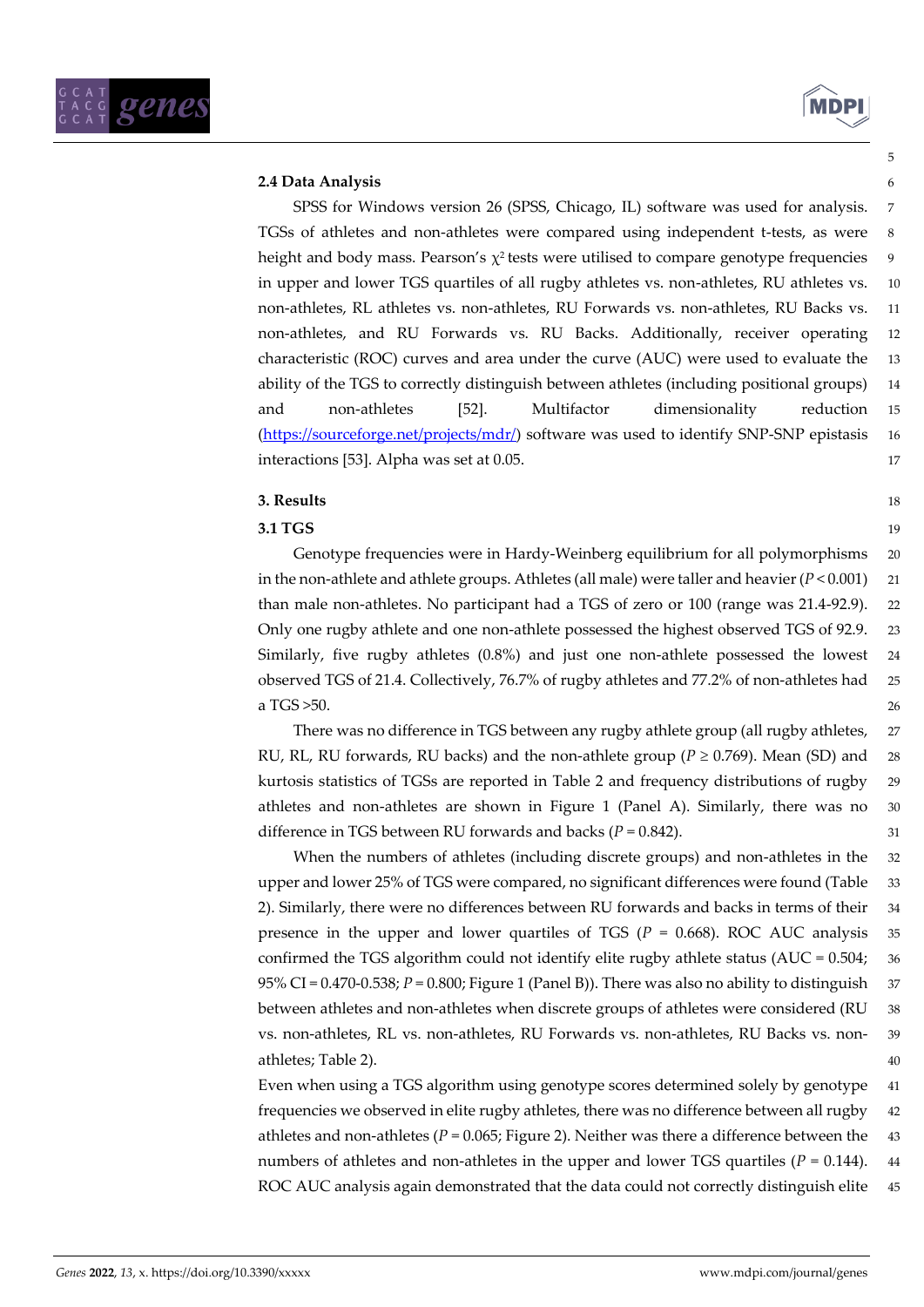rugby athletes from non-athletes (AUC = 0.532; 95% CI = 0.497-0.567, *P* = 0.067). 46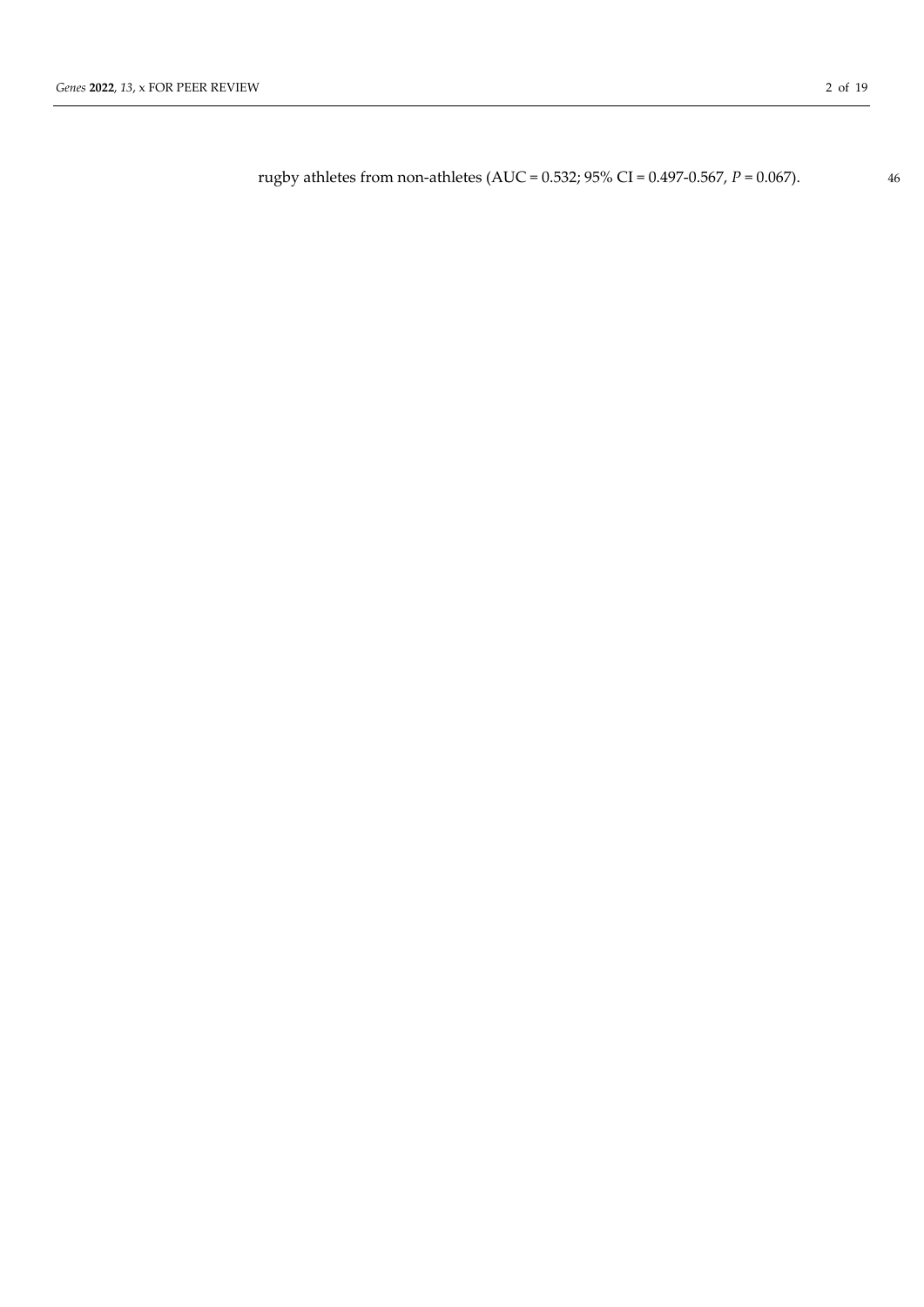



**Table 2.** Prior literature-based TGS with kurtosis statistics, and group comparisons via independent t-test, top quartile vs. bottom quartile comparisons via  $\chi^2$ , and 47 ROC curve analysis AUC. 48

| Group              | Mean (SD) TGS | Mean            | (SE) | P-value athlete group | P-value top quartile vs. | <b>ROC</b>             | curve          | P-value AUC |
|--------------------|---------------|-----------------|------|-----------------------|--------------------------|------------------------|----------------|-------------|
|                    |               | kurtosis        |      | vs. non-athletes      | bottom quartile TGS      | analysis               | $\mathbf{AUC}$ |             |
|                    |               |                 |      |                       |                          | $(95\% \text{ CI})$    |                |             |
| Non-athletes       | 56.4 (12.8)   | $-0.403(0.217)$ |      |                       |                          |                        |                |             |
| All Rugby Athletes | 56.5(13.6)    | $-0.506(0.198)$ |      | 0.797                 | 0.349                    | $0.504(0.470-0.538)$   |                | 0.800       |
| <b>RU</b> Athletes | 56.4 (13.4)   | $-0.490(0.215)$ |      | 0.828                 | 0.415                    | $0.504(0.468-0.539)$   |                | 0.830       |
| <b>RL</b> Athletes | 56.9 (14.7)   | $-0.617(0.488)$ |      | 0.821                 | 0.444                    | $0.507(0.440-0.575)$   |                | 0.823       |
| RU Forwards        | 56.3 $(13.3)$ | $-0.384(0.283)$ |      | 0.934                 | 0.678                    | $0.502(0.460-0.544)$   |                | 0.935       |
| <b>RU Backs</b>    | 56.5(13.5)    | $-0.613(0.328)$ |      | 0.769                 | 0.326                    | $0.507(0.460 - 0.554)$ |                | 0.772       |
|                    |               |                 |      |                       |                          |                        |                |             |

- 51
- 
- 52
- 53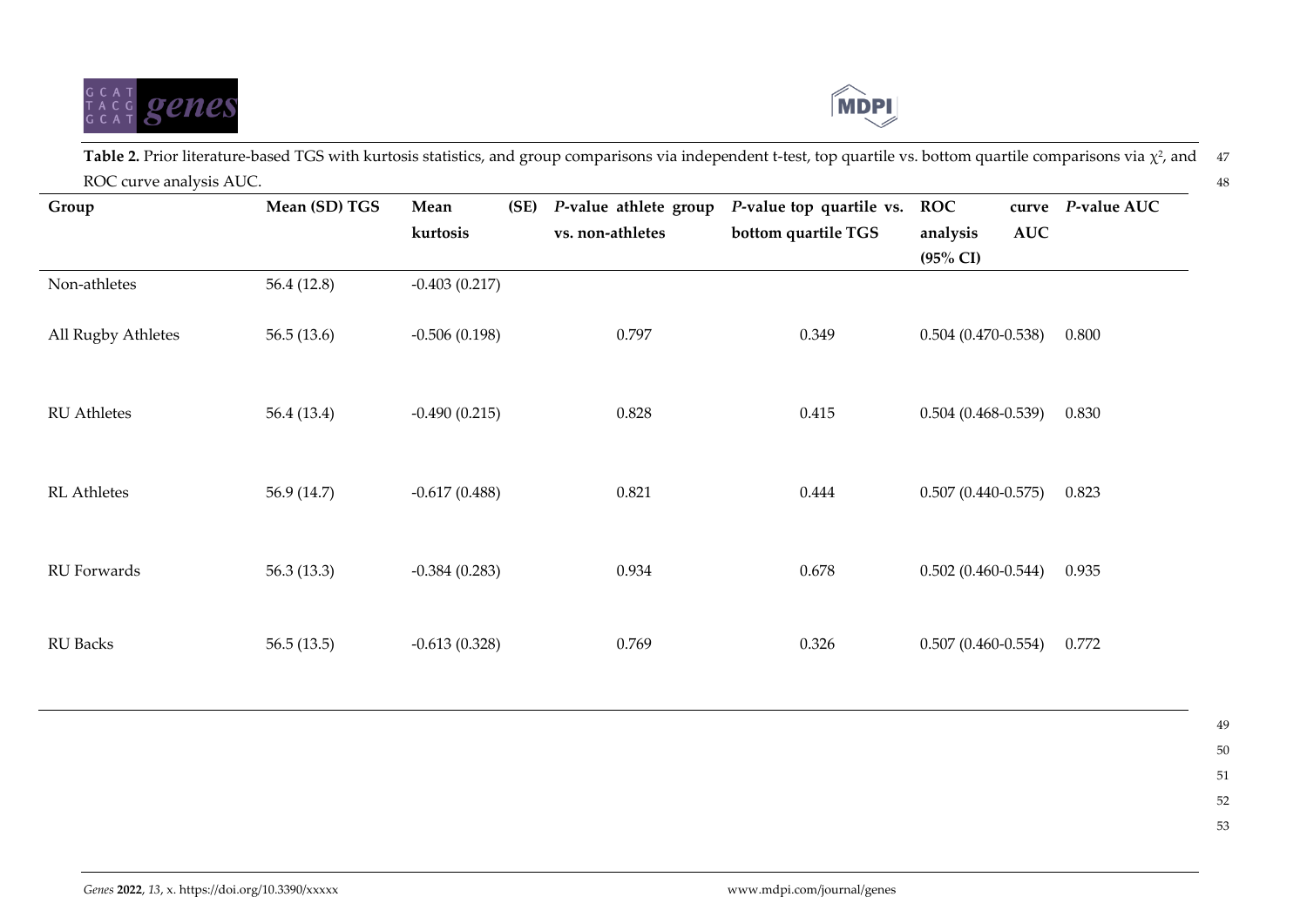



Figure 1. Panel A: No difference in frequency distributions of the TGS of all athletes and non-athletes (P = 0.797 for 59 comparison of means). Panel B: Receiver operating characteristic curve displays the inability of the TGS to discriminate 60 elite rugby athletes from non-athletes. Dotted line = no discrimination. AUC; area under the curve. 61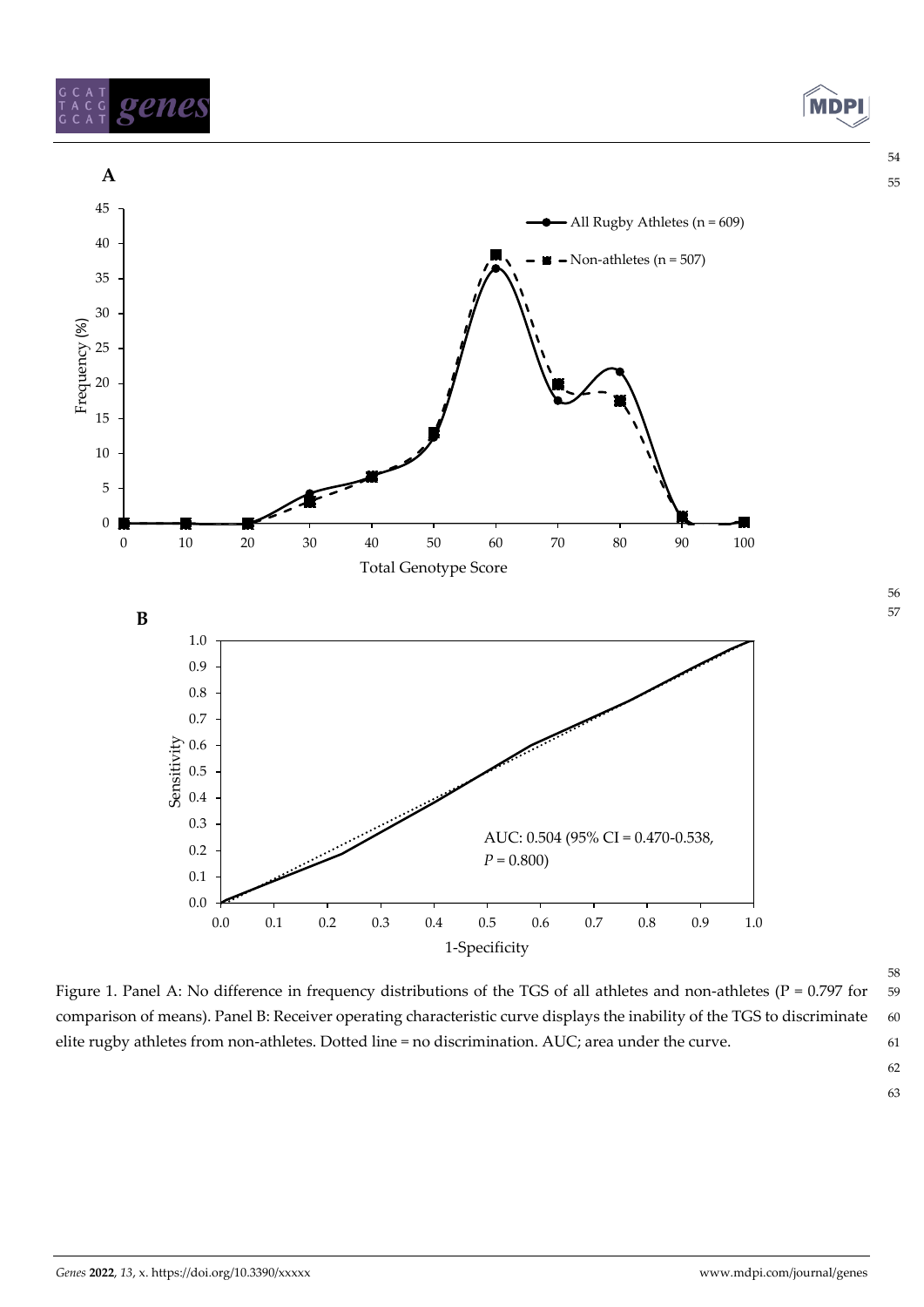



Figure 2. Similar frequency distribution of the data-led TGS for all athletes and non-athletes; *P* = 0.065 for difference in 65 mean (SD) between all athletes (59.6 (12.4)) and non-athletes (58.4 (12.1)). 66

64

## **3.2 SNP epistasis** 68

Multifactor dimensionality reduction analysis identified a SNP-SNP interaction of 69 *COMT* rs4680 and *MAPT* rs10445337 polymorphisms that best predicted elite athlete 70 status (testing accuracy 0.531; cross-validation consistency 9/10). There was a greater 71 frequency of the *COMT-MAPT* G-C allele combination in all rugby athletes (31.7%; OR = 72 1.43, 95% CI = 1.12-1.81) and RU athletes (31.8%; OR = 1.44, 95% CI = 1.12-1.84) than non- 73 athletes  $(24.5\%)$ ; both comparisons  $P < 0.001$ ) (Figure 3).



Figure 3. *COMT* (rs4680) and *MAPT* (rs10445337) G-C allele combination frequencies. \*different from non-athletes (*P* 76  $< 0.001$ ).  $77$ 

67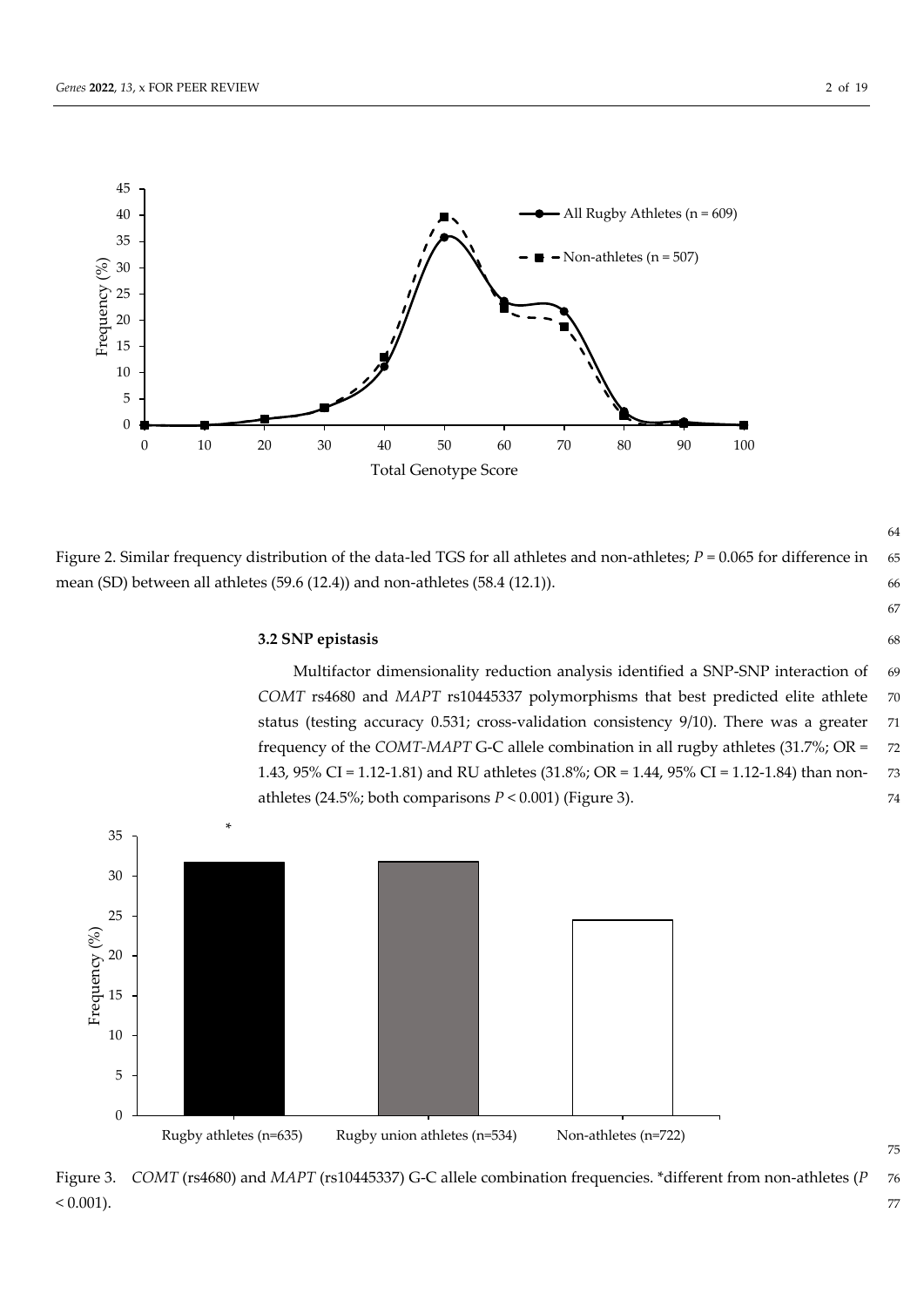#### **4. Discussion** 78

In this present study, we investigated suspected concussion-associated polygenic 79 profiles for determining elite status in rugby. This was the first use of elite rugby athlete 80 data, TGS models and SNP-SNP epistasis interactions to determine whether a concussion- 81 associated polygenic profile is more suitable for achieving elite status in the high 82 concussion risk environment of rugby. For the eight suspected concussion-associated 83 genetic variants used in the TGS algorithm, there was no difference in elite rugby athlete 84 and positional subgroup TGSs compared to non-athletes. However, multifactor 85 dimensionality reduction analysis found a 2-SNP model of *COMT* (rs4680) and *MAPT* 86 (rs10445337) G-C allele combination produced the best model for predicting elite athlete 87 status (testing accuracy 0.531; cross-validation consistency 9/10). 88

Our data show that mean concussion-associated TGS is approximately 56-57 for both 89 rugby athletes and non-athletes, based on the eight SNPs we studied. This finding 90 indicates that, for these eight SNPs previously associated with concussion incidence 91 and/or severity, elite rugby athletes do not tend to have a more 'preferable' polygenic 92 concussion-associated profile than non-athletes, thus not supporting our hypothesis. This 93 contrasts with previous associations of physical performance-associated (as opposed to 94 injury-associated) TGSs with elite athlete status of track and field athletes, rowers, cyclists 95 and soccer athletes [38,40,41,44,54]. However, a musculoskeletal soft-tissue injury- 96 associated TGS has recently been shown to differ between injured and non-injured soccer 97 players [55]. 98

It was anticipated that the TGS distributions of athletes and non-athletes might differ 99 at their extremes. However, there was no difference between the upper and lower TGS 100 quartiles in terms of the proportion of rugby athletes and non-athletes. The same large 101 interindividual variability (TGS range = 21-93) was observed for both elite rugby athletes 102 and non-athletes. This wide distribution of scores highlights the variable genetic potential 103 with respect to concussion in the general population. Nevertheless, ~23% of elite rugby 104 players possessed a concussion-associated TGS of 50 or less, which could indicate those 105 athletes are more at risk of concussion and/or poorer outcome post-concussion due to 106 possession of a 'less preferable' polygenic concussion profile. 107

We separately found no differences in genotype frequencies between elite rugby 108 athletes and non-athletes for seven out of eight concussion-associated genetic variants [34]. 109 That might have been because individual variants cannot represent the complexity of 110 concussion risk and do not reflect SNP-SNP interactions, known as non-linear interaction 111 or epistasis [53]. Here, we identify the 2-SNP model of the *COMT* (rs4680) and *MAPT* 112 (rs10445337) polymorphisms produced the best model to predict elite athlete status. The 113 G-C allele combination was more common in rugby athletes (~32%) than non-athletes 114 (~25%). Previously, GG (Val/Val) carriers of *COMT* (rs4680) have been observed to have 115 ~33% increased COMT activity than AA (Met/Met) carriers, thus reducing dopamine 116 levels in the prefrontal cortex region of the brain [56]. Lipsky et al. [23] observed that GG 117 carriers had 40% poorer executive function than AA carriers post-TBI. Recently, it has 118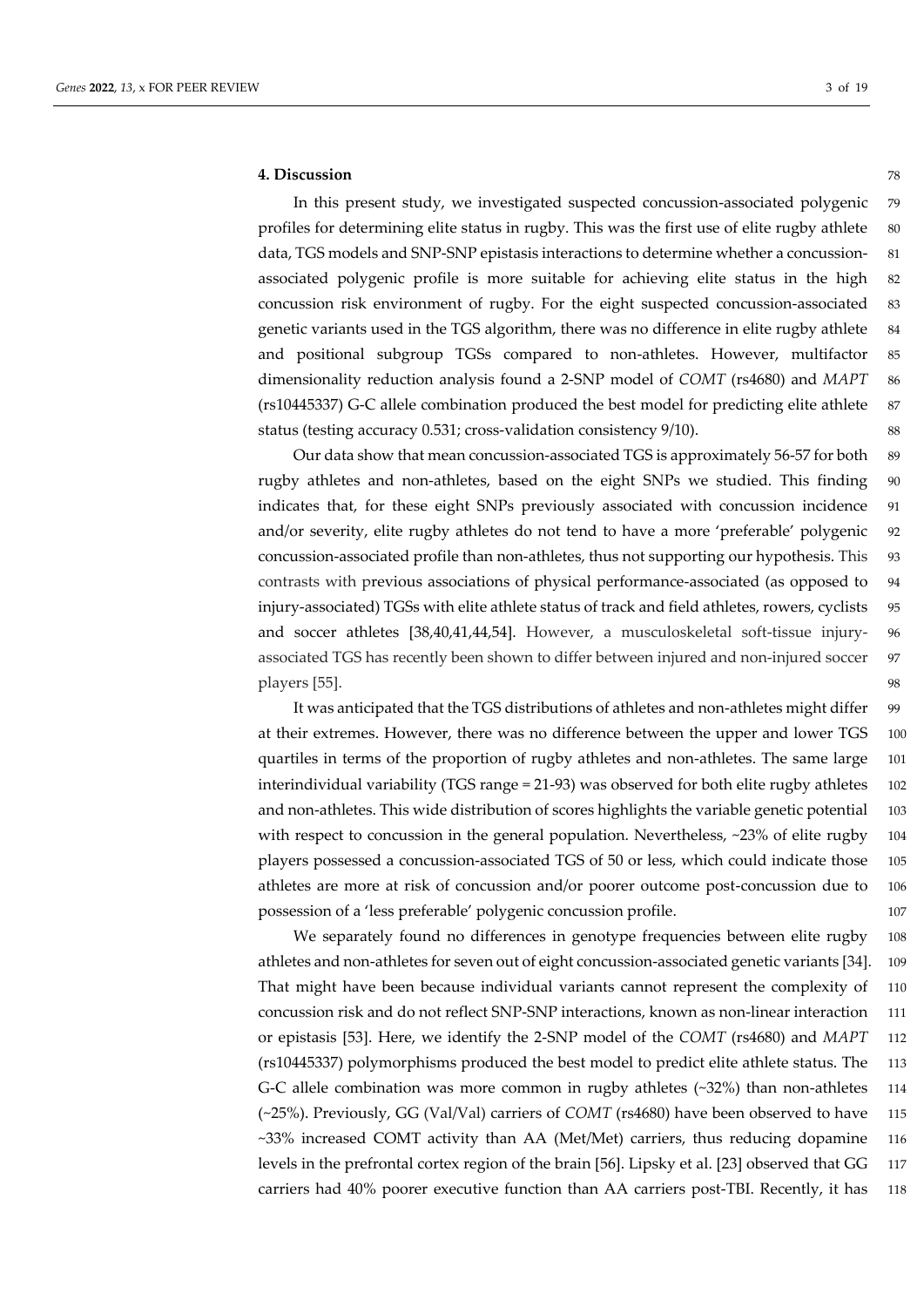been observed that elite rugby athletes have 1.4 times the odds of possessing the GG 119 genotype of *COMT* (rs4680) compared to non-athletes [34]. In addition, Mc Fie at al. [57] 120 observed that A allele carriers in a cohort of youth and professional South African RU 121 players were ~3-fold more likely to have a history of concussion. Considering the 122 pleiotropic nature of *COMT* (rs4680), G carriers could possess greater stress resilience and 123 reduced anxiety in competitive environments and be at lower risk of experiencing 124 concussions, but also be at risk of poorer cognitive function post-concussion [34,58,59]. 125 The *MAPT* TT genotype (rs10445337) has been weakly associated with a greater risk of 126 repeated concussion [6,7]. Mutations in *MAPT* have been shown to accelerate aggregation 127 of markers of neurotoxic hyperphosphorylated tau in response to repetitive concussions 128 by 20-60% in animal studies and associated with neurodegenerative diseases in humans 129 [60,61]. Elite rugby athletes who possess the C allele could have a reduced risk of repeated 130 concussion and potential neurodegenerative diseases. The G-C allele combination could 131 reduce the risk of experiencing concussions and provide a small advantage for attaining 132 elite competitive status in the high concussion risk environment of competitive rugby. It 133 should be noted that the SNP-SNP interaction analysis relies on data mining to identify 134 the best genetic model to fit the data, potentially leading to overfitting. Cross-validation 135 was utilised to compensate, although the 2-SNP model we identified should be 136 investigated in other cohorts to confirm it. 137

The discriminatory power of the TGS is dependent upon the polymorphisms 138 included and the mathematical model utilised [62]. In both athletes and non-athletes, Ben- 139 Zaken et al. [44] observed a higher mean TGS in a 2-SNP model than a 5-SNP model. 140 However, the 5-SNP model provided greater discriminatory accuracy between groups 141 [44]. In contrast, including many SNPs in a TGS model could reduce the explained 142 variance. Thomaes et al. [63] reported that a 54-SNP model probably increased 143 'background noise' as all alleles were weighted equally, whereas – in reality - some 144 variants will have larger effects on a phenotype than others. Adjustments to the 145 weightings applied to each genetic variant in the algorithm could compensate, but a more 146 extensive body of literature is required to apply relative weightings to different SNPs with 147 confidence. The polymorphisms we included in the TGS are all reported to be associated 148 with concussion (incidence, severity or recovery) or its related biological mechanisms [33]. 149

In addition, our TGS gave all the SNPs equal weighting as we assumed allelic effects 150 to be codominant and each SNP to have an equal additional effect, which may not 151 uniformly be the case with respect to the pathophysiology of concussion in elite rugby 152 athletes. The addition of polymorphisms in the TGS that do not influence the phenotype 153 in question can decrease discriminatory accuracy of the model [64]. In our study, only 154 *COMT* (rs4680) has individually been previously associated with elite rugby athlete status 155 [34]. Indeed, using a data-led TGS algorithm determined from previous observed 156 genotype frequencies in elite rugby athletes [34], the eight suspected concussion- 157 associated genetic variants we examined here were still unable to collectively distinguish 158 athletes from non-athletes. Therefore, we cannot exclude the possibility that our TGS 159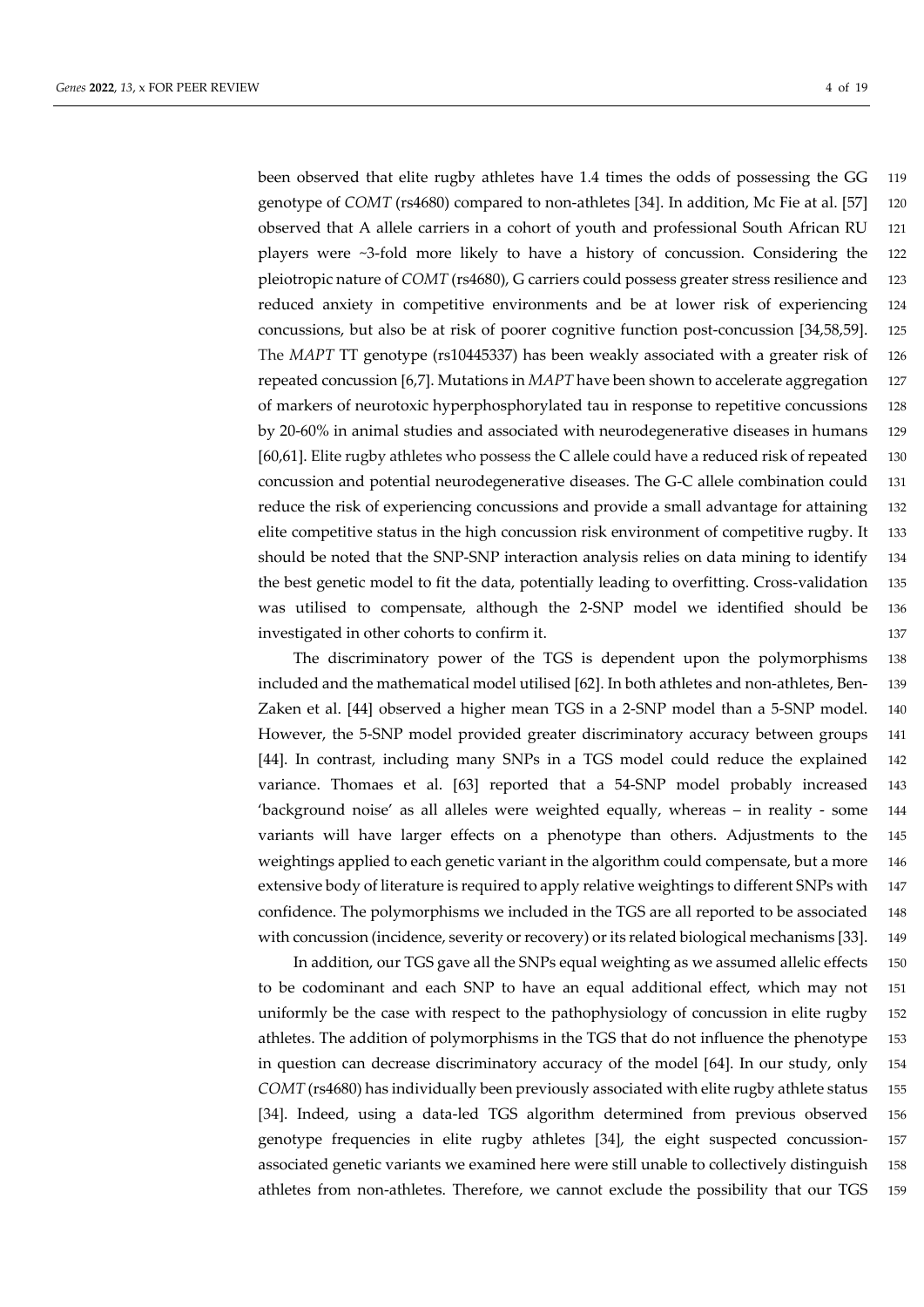included polymorphisms that potentially do not influence concussion risk in elite rugby 160 athletes. Future studies will no doubt identify new candidate polymorphisms and 161 replication studies could indicate stronger associations between existing polymorphisms 162 and concussion, which could be used to increase the accuracy of the algorithm. For 163 example, a recent genome-wide-association study has identified 2 novel SNPs (SPATA5 164 rs144663795 and PLXNA4 rs117985931) associated with concussion [65]. Further GWASs 165 and further replication studies of candidate gene approaches are needed to establish a 166 TGS that quantifies estimated concussion risk effectively. 167

## **5. Conclusion** 168

Concussion is a complex phenotype influenced by environmental factors and an 169 individual's genetic predisposition, and in the high concussion risk environment of elite 170 rugby, genetically-mediated resistance to aspects of concussion could be advantageous 171 for career success and longevity. However, in contrast to our original hypothesis, a 172 concussion-focused polygenic model could not discriminate between elite rugby athletes 173 and non-athletes, although the large range of TGS scores could underpin the inter- 174 individual variability in injury occurrence and outcomes following concussion. 175 Nevertheless, epistasis analysis identified a genetic interaction of *COMT* (rs4680) and 176 *MAPT* (rs10445337) G-C alleles as more common in elite rugby athletes and carriage of 177 these variants may affect stress resilience, behavioural traits and altered risk of concussion 178 incidence and severity. It is possible that combining genetic data from multiple 179 concussion-associated gene variants such as these could inform risk assessment and 180 recovery from concussion in the future. Future studies should include polymorphisms for 181 which strong associations with concussion have been newly observed, to increase the 182 accuracy of the model, and potentially build towards a practical tool for concussion 183 screening and management strategies in high concussion risk sports such as rugby. 184

**Author Contributions:** Investigation, Mark R. Antrobus, Jon Brazier, Peter C. Callus, Adam J. 186 Herbert, Praval Khanal, Shane M. Heffernan; supervision, Georgina K. Stebbings, Stephen H. Day, 187 Liam P. Kilduff, Mark A. Bennett, Robert M. Erskine, Stuart. M. Raleigh, Malcolm Collins, Yannis. 188 P. Pitsiladis, and Alun G. Williams. 189 **Funding:** This research received no external funding. The APC was funded by the University of 190 Northampton. 191 **Institutional Review Board Statement:** The study was conducted in accordance with the Declara- 192 tion of Helsinki, and approved by the Ethics Committee of Manchester Metropolitan University. 193

**Informed Consent Statement:** Informed consent was obtained from all subjects involved in the 194 study. 195

**Data Availability Statement:** All data underpinning this publication are openly available from the 196 University of Northampton Research Explorer at  $\frac{http://doi.org/}{http://doi.org/}{$ .

**Conflicts of Interest:** The authors declare no conflict of interest. 198

#### **References** 199

(1) McCrory, P.; Meeuwisse, W.; Dvorak, J.; Aubry, M.; Bailes, J.; Broglio, S.; Cantu, B.; Cassidy, D.; Echemendia, R. J.; Castellani, 200 R. J.; Davis, G. A.; Ellenbogen, R.; Emery, C.; Engebretsen, L.; Feddermann-Demont, N.; Giza, C. C.; Guskiewicz, K. M.; 201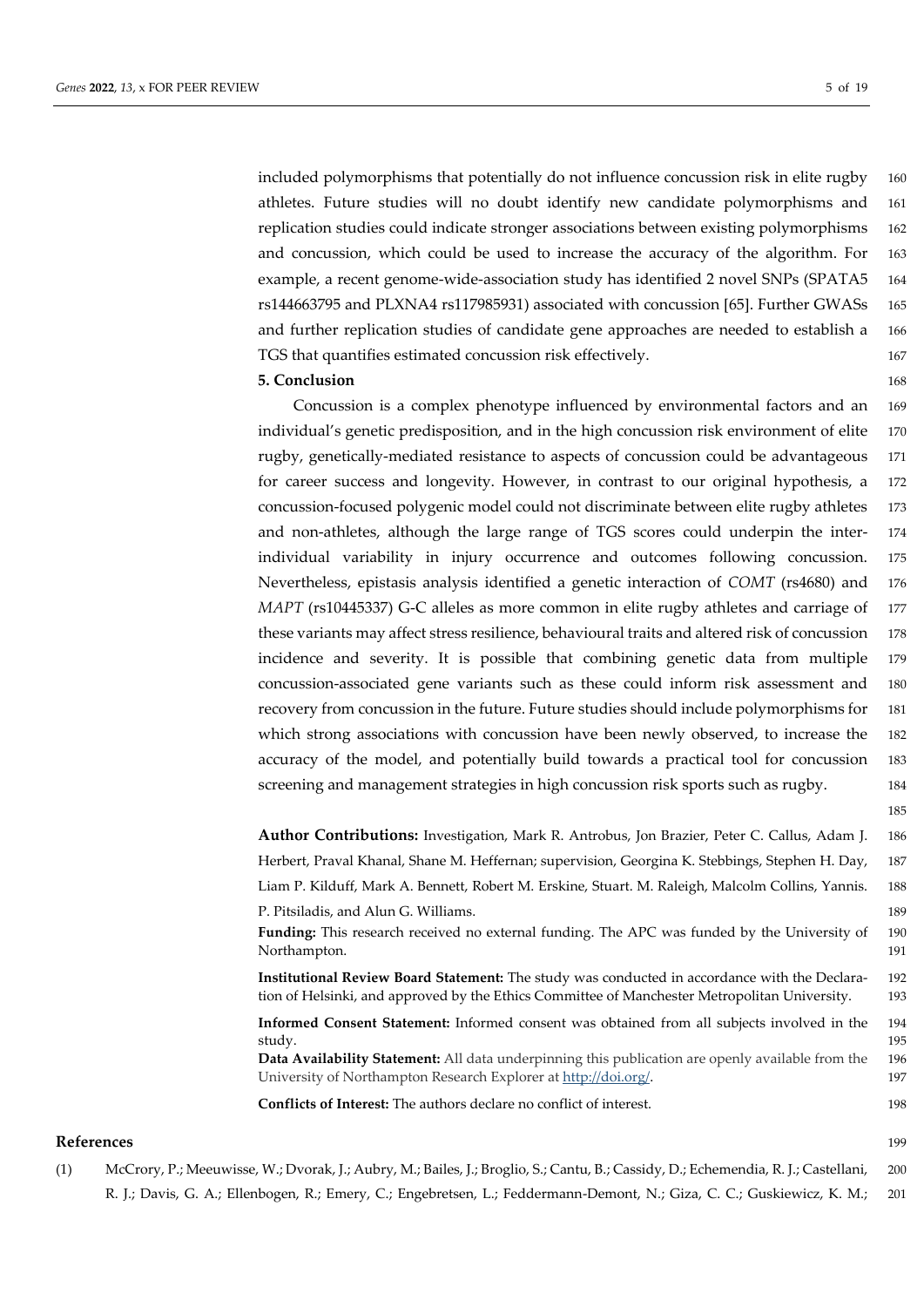Herring, S.; Iverson, G. L.; Johnston, K. M.; Kissick, J.; Kutcher, J.; Leddy, J. J.; Maddocks, D.; Makdissim M.; Manley, G.; 202 McCrea, M.; Meehan, W. P.; Nagahiro, S.; Patricios, J.; Putukian, M.; Schneider, K. J.; Sills, A.; Tator, C. H.; Turner, M.; Vos, 203 P. E. Consensus Statement on Concussion in Sport—the 5th International Conference on Concussion in Sport Held in Berlin, 204 October 2016. *Br. J. Sports Med.* **2018**, *51*, 838–847. 205

- (2) Hind, K.; Konerth, N.; Entwistle, I.; Theadom, A.; Lewis, G.; King, D.; Chazot, P.; Hume, P. Cumulative Sport-Related Injuries 206 and Longer Term Impact in Retired Male Elite- and Amateur-Level Rugby Code Athletes and Non-Contact Athletes: A 207 Retrospective Study. *Sport. Med.* **2020**, *50* (11), 2051–2061. https://doi.org/10.1007/s40279-020-01310-y. 208
- (3) West, S. W.; Starling, L.; Kemp, S.; Williams, S.; Cross, M.; Taylor, A.; Brooks, J. H. M.; Stokes, K. A. Trends in Match Injury 209 Risk in Professional Male Rugby Union: A 16-Season Review of 10 851 Match Injuries in the English Premiership (2002-2019): 210 The Rofessional Ugby Njury Urveillance Roject. *British Journal of Sports Medicine*. BMJ Publishing Group October 15, 2020, pp 211 1–7. https://doi.org/10.1136/bjsports-2020-102529. 212
- (4) Gardner, A.; Iverson, G. L.; Levi, C. R.; Schofield, P. W.; Kay-Lambkin, F.; Kohler, R. M. N.; Stanwell, P. A Systematic Review 213 of Concussion in Rugby League. *Br. J. Sports Med.* **2015**, *49* (8), 495–498. https://doi.org/10.1136/bjsports-2013-093102. 214
- (5) Tierney, R.; Mansell, J.; Higgins, M.; McDevitt, J.; Toone, N.; Gaughan, J.; Mishra, A.; Krynetskiy, E. Apolipoprotein E 215 Genotype and Concussion in College Athletes. *Clin. J. Sport Med.* **2010**, *20* (6), 464–468. 216 https://doi.org/10.1097/JSM.0b013e3181fc0a81. 217
- (6) Terrell, T.; Bostick, R.; Barth, J.; McKeag, D.; Cantu, R.; Sloane, R.; Galloway, L.; Erlanger, D.; Valentine, V.; Bielak, K. Genetic 218 Polymorphisms, Concussion Risk, and Post Concussion Neurocognitive Deficits in College and High School Athletes. *Br. J.* 219 *Sports Med.* **2013**, *47* (5), e1.25-e1. https://doi.org/10.1136/bjsports-2012-092101.31. 220
- (7) Terrell, T.; Bostick, R.; Abramson, R.; Xie, D.; Barfield, W.; Cantu, R.; Stanek, M.; Ewing, T. APOE, APOE Promoter, and Tau 221 Genotypes and Risk for Concussion in College Athletes. *Clin. J. Sport Med.* **2008**, *18* (1), 10–17. 222 https://doi.org/10.1097/JSM.0b013e31815c1d4c. 223
- (8) Cross, M.; Kemp, S.; Smith, A.; Trewartha, G.; Stokes, K. Professional Rugby Union Players Have a 60% Greater Risk of Time 224 Loss Injury after Concussion: A 2-Season Prospective Study of Clinical Outcomes. *Br. J. Sports Med.* **2016**, *50* (15), 926–931. 225 https://doi.org/10.1136/bjsports-2015-094982. 226
- (9) Manley, G.; Gardner, A.; Schneider, K.; Guskiewicz, K.; Bailes, J.; Cantu, R.; Castellani, R.; Turner, M.; Jordan, B.; Randolph, 227 C.; Dvořák, J.; Hayden, K.; Tator, C.; McCrory, P.; Iverson, G. A Systematic Review of Potential Long-Term Effects of Sport- 228 Related Concussion. *Br. J. Sports Med.* **2017**, *51* (12), 969–977. https://doi.org/10.1136/bjsports-2017-097791. 229
- (10) Cunningham, J.; Broglio, S.; Wilson, F. Influence of Playing Rugby on Long-Term Brain Health Following Retirement: A 230 Systematic Review and Narrative Synthesis. *BMJ Open Sport Exerc. Med.* **2018**, *4* (1), e000356. https://doi.org/10.1136/bmjsem- 231 2018-000356. 232
- (11) Hume, P.; Theadom, A.; Lewis, G.; Quarrie, K.; Brown, S.; Hill, R.; Marshall, S. A Comparison of Cognitive Function in 233 Former Rugby Union Players Compared with Former Non-Contact-Sport Players and the Impact of Concussion History. 234 *Sport. Med.* **2017**, *47* (6), 1209–1220. https://doi.org/10.1007/s40279-016-0608-8. 235
- (12) Gallo, V.; Motley, K.; Kemp, S. P. T.; Mian, S.; Patel, T.; James, L.; Pearce, N.; Mcelvenny, D.; Sciences, H.; Mary, Q. Concussion 236 and Long-Term Cognitive Impairment among Professional or Elite Sport-Persons: A Systematic Review. *J Neurol Neurosurg* 237 *Psychiatry* **2020**, *91*, 455–468. https://doi.org/10.1136/jnnp-2019-321170. 238
- (13) Pearce, A. J.; Rist, B.; Fraser, C. L.; Cohen, A.; Maller, J. J. Neurophysiological and Cognitive Impairment Following Repeated 239 Sports Concussion Injuries in Retired Professional Rugby League Players. *Brain Inj.* **2018**, *32* (4), 498–505. 240 https://doi.org/10.1080/02699052.2018.1430376. 241
- (14) Fehily, B.; Fitzgerald, M. Traumatic Brain Injury-Review Repeated Mild Traumatic Brain Injury: Potential Mechanisms of 242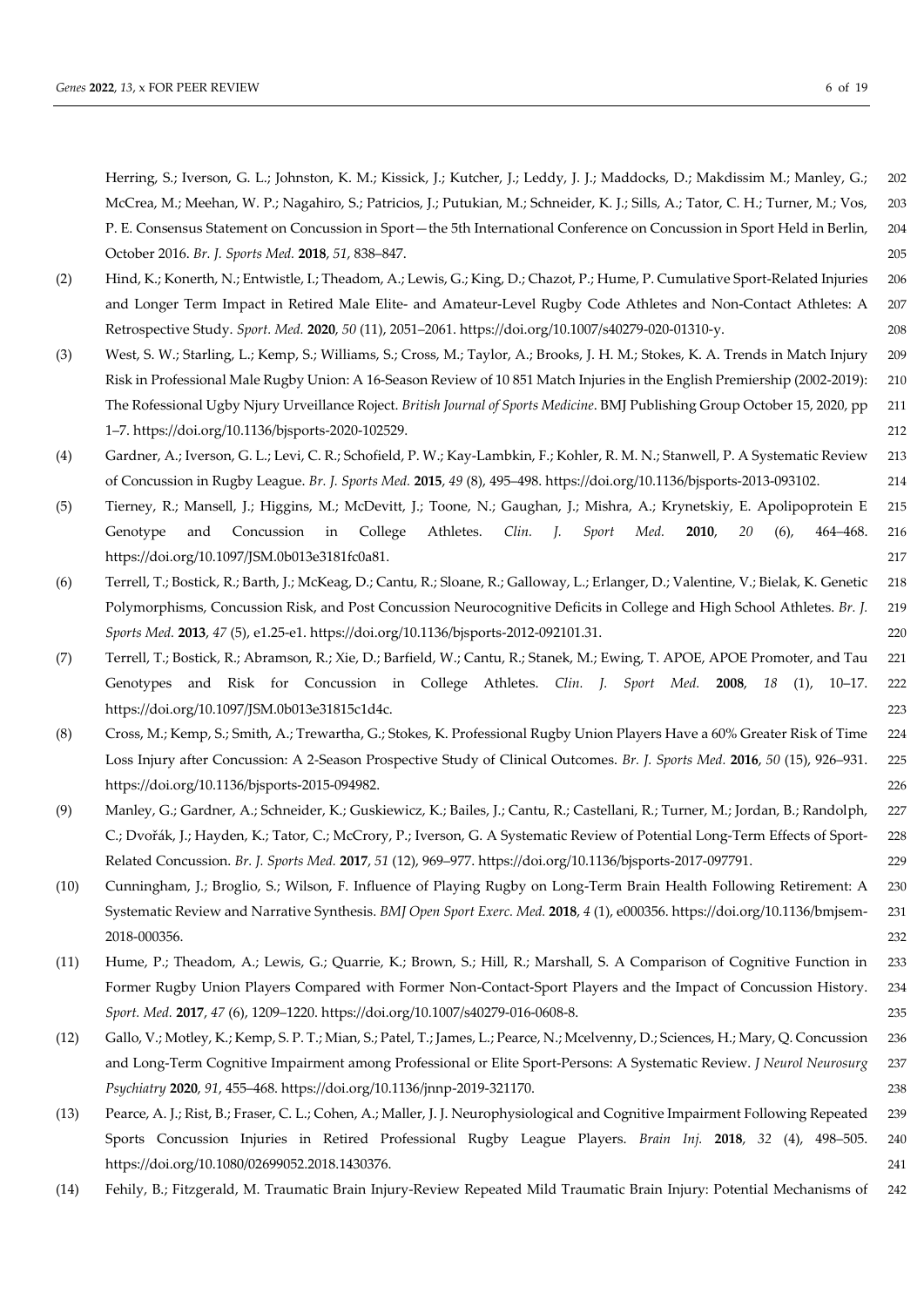|      | Damage. https://doi.org/10.1177/0963689717714092.                                                                                                                                                                                                | 243        |  |  |  |  |
|------|--------------------------------------------------------------------------------------------------------------------------------------------------------------------------------------------------------------------------------------------------|------------|--|--|--|--|
| (15) | England Professional Rugby Injury Surveillance Project Steering Group. England Professional Rugby Injury Surveillance                                                                                                                            |            |  |  |  |  |
|      | Project 2017-2018 Season Report. London, UK. 2019, p 15.                                                                                                                                                                                         | 245        |  |  |  |  |
| (16) | Cosgrave, M.; Williams, S. The Epidemiology of Concussion in Professional Rugby Union in Ireland. Phys. Ther. Sport 2019,                                                                                                                        | 246        |  |  |  |  |
|      | 35, 99-105. https://doi.org/10.1016/j.ptsp.2018.11.010.                                                                                                                                                                                          | 247        |  |  |  |  |
| (17) | Rafferty, J.; Ranson, C.; Oatley, G.; Mostafa, M.; Mathema, P.; Crick, T.; Moore, I. S. On Average, a Professional Rugby Union                                                                                                                   | 248        |  |  |  |  |
|      | Player Is More Likely than Not to Sustain a Concussion after 25 Matches. Br. J. Sports Med. 2019, 53 (15), 969-973.                                                                                                                              | 249        |  |  |  |  |
|      | https://doi.org/10.1136/bjsports-2017-098417.                                                                                                                                                                                                    | 250        |  |  |  |  |
| (18) | Panenka, W. J.; Gardner, A. J.; Dretsch, M. N.; Crynen, G. C.; Crawford, F. C.; Iverson, G. L. Systematic Review of Genetic                                                                                                                      | 251        |  |  |  |  |
|      | Risk Factors for Sustaining a Mild Traumatic Brain Injury. Journal of Neurotrauma. Mary Ann Liebert Inc. July 1, 2017, pp                                                                                                                        | 252        |  |  |  |  |
|      | 2093-2099. https://doi.org/10.1089/neu.2016.4833.                                                                                                                                                                                                | 253        |  |  |  |  |
| (19) | Carmelli, D.; DeCarli, C.; Swan, G. E.; Jack, L. M.; Reed, T.; Wolf, P. A.; Miller, B. L. Evidence For Genetic Variance in White                                                                                                                 | 254        |  |  |  |  |
|      | Hyperintensity Volume in Normal<br>Elderly<br>Male<br>Twins.<br><b>Stroke</b><br>1998,<br>Matter<br>29<br>$(6)$ ,<br>1177-1181.                                                                                                                  | 255        |  |  |  |  |
|      | https://doi.org/10.1161/01.STR.29.6.1177.                                                                                                                                                                                                        | 256        |  |  |  |  |
| (20) | Geschwind, D. H.; Miller, B. L.; DeCarli, C.; Carmelli, D. Heritability of Lobar Brain Volumes in Twins Supports Genetic                                                                                                                         | 257        |  |  |  |  |
|      | Models of Cerebral Laterality and Handedness. Proc. Natl. Acad. Sci. U. S. A. 2002, 99 (5), 3176-3181.                                                                                                                                           | 258        |  |  |  |  |
|      | https://doi.org/10.1073/pnas.052494999.                                                                                                                                                                                                          | 259        |  |  |  |  |
| (21) | Carmelli, D.; Swan, G. E.; DeCarli, C.; Reed, T. Quantitative Genetic Modeling of Regional Brain Volumes and Cognitive                                                                                                                           | 260        |  |  |  |  |
|      | Performance in Older Male Twins. Biol. Psychol. 2002, 61 (1-2), 139-155. https://doi.org/10.1016/S0301-0511(02)00056-X.                                                                                                                          | 261        |  |  |  |  |
| (22) | Bartley, A. J.; Jones, D. W.; Weinberger, D. R. Genetic Variability of Human Brain Size and Cortical Gyral Patterns; 1997; Vol. 120.                                                                                                             | 262        |  |  |  |  |
| (23) | Lawrence, D. W.; Comper, P.; Hutchison, M. G.; Sharma, B. The Role of Apolipoprotein E Episilon ( $\varepsilon$ )-4 Allele on Outcome                                                                                                            | 263        |  |  |  |  |
|      | Injury: A Systematic<br>Review.<br>Brain<br>2015,<br>Following<br>Traumatic Brain<br>Inj.<br>29<br>$(9)$ ,<br>1018-1031.                                                                                                                         | 264        |  |  |  |  |
|      | https://doi.org/10.3109/02699052.2015.1005131.                                                                                                                                                                                                   | 265        |  |  |  |  |
| (24) | Merritt, V.; Arnett, P. Apolipoprotein E (APOE) E4 Allele Is Associated with Increased Symptom Reporting Following Sports                                                                                                                        | 266        |  |  |  |  |
|      | Concussion. J. Int. Neuropsychol. Soc. 2016, 22, 89-94. https://doi.org/10.1017/S1355617715001022.                                                                                                                                               | 267        |  |  |  |  |
| (25) | Lendon, C. L.; Harris, J. M.; Pritchard, A. L.; Nicoll, J. A. R.; Teasdale, G. M.; Murray, G. Genetic Variation of the APOE                                                                                                                      |            |  |  |  |  |
|      | Promoter and Outcome after Head Injury. Neurology 2003, 61 (5), 683-685. https://doi.org/10.1212/01.wnl.0000078033.81925.80.                                                                                                                     | 269        |  |  |  |  |
| (26) | Robertson, C. S.; Gopinath, S. P.; Valadka, A. B.; Van, M.; Swank, P. R.; Goodman, J. C. Variants of the Endothelial Nitric                                                                                                                      |            |  |  |  |  |
|      | Oxide Gene and Cerebral Blood Flow after Severe Traumatic Brain Injury. J. Neurotrauma 2011, 28 (5), 727-737.                                                                                                                                    | 271        |  |  |  |  |
|      | https://doi.org/10.1089/neu.2010.1476.                                                                                                                                                                                                           | 272        |  |  |  |  |
| (27) | Yue, J. K.; Pronger, A. M.; Ferguson, A. R.; Temkin, N. R.; Sharma, S.; Rosand, J.; Sorani, M. D.; McAllister, T. W.; Barber, J.;                                                                                                                | 273        |  |  |  |  |
|      | Winkler, E. A.; Burchard, E. G.; Hu, D.; Lingsma, H. F.; Cooper, S. R.; Puccio, A. M.; Okonkwo, D. O.; Diaz-Arrastia, R.;                                                                                                                        | 274        |  |  |  |  |
|      | Manley, G. T.; COBRIT Investigators; TRACK-TBI Investigators. Association of a Common Genetic Variant within ANKK1                                                                                                                               | 275        |  |  |  |  |
|      | with Six-Month Cognitive Performance after Traumatic Brain Injury. Neurogenetics 2015, 16 (3), 169-180.                                                                                                                                          | 276        |  |  |  |  |
|      | https://doi.org/10.1007/s10048-015-0437-1.                                                                                                                                                                                                       | 277        |  |  |  |  |
| (28) | McAllister, T. W.; Flashman, L. A.; Harker Rhodes, C.; Tyler, A. L.; Moore, J. H.; Saykin, A. J.; McDonald, B. C.; Tosteson, T.                                                                                                                  | 278        |  |  |  |  |
|      | D.; Tsongalis, G. J. Single Nucleotide Polymorphisms in ANKK1 and the Dopamine D2 Receptor Gene Affect Cognitive                                                                                                                                 | 279        |  |  |  |  |
|      | Outcome Shortly after Traumatic Brain Injury: A Replication and Extension Study. Brain Inj. 2008, 22 (9), 705-714.                                                                                                                               | 280        |  |  |  |  |
|      | https://doi.org/10.1080/02699050802263019.                                                                                                                                                                                                       | 281        |  |  |  |  |
| (29) | McAllister, T. W.; Rhodes, C. H.; Flashman, L. A.; McDonald, B. C.; Belloni, D.; Saykin, A. J. Effect of the Dopamine D2<br>Receptor T Allele on Response Latency after Mild Traumatic Brain Injury. Am. J. Psychiatry 2005, 162 (9), 1749-1751. | 282<br>283 |  |  |  |  |
|      |                                                                                                                                                                                                                                                  |            |  |  |  |  |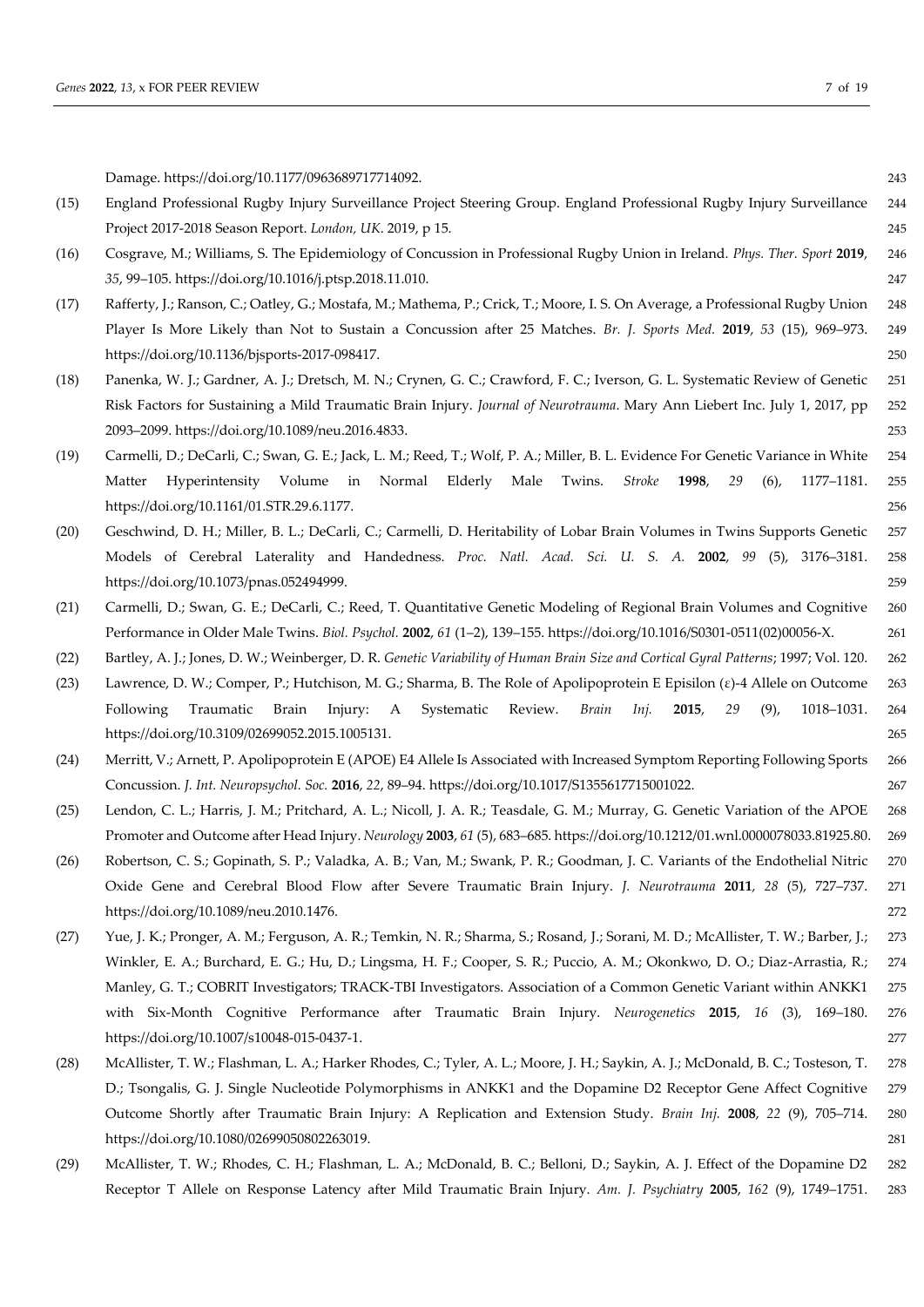https://doi.org/10.1176/appi.ajp.162.9.1749. 284 (30) Dretsch, M. N.; Williams, K.; Emmerich, T.; Crynen, G.; Ait-Ghezala, G.; Chaytow, H.; Mathura, V.; Crawford, F. C.; Iverson, 285 G. L. Brain-Derived Neurotropic Factor Polymorphisms, Traumatic Stress, Mild Traumatic Brain Injury, and Combat 286 Exposure Contribute to Postdeployment Traumatic Stress. *Brain Behav.* **2016**, *6* (1), 1–12. https://doi.org/10.1002/brb3.392. 287 (31) Lipsky, R. H.; Sparling, M. B.; Ryan, L. M.; Xu, K.; Salazar, A. M.; Goldman, D.; Warden, D. L. Association of COMT 288 Val158Met Genotype with Executive Functioning Following Traumatic Brain Injury. *J. Neuropsychiatry Clin. Neurosci.* **2005**, 289 *17* (4), 465–471. https://doi.org/10.1176/jnp.17.4.465. 290 (32) Mc Fie, S.; Abrahams, S.; Patricios, J.; Suter, J.; Posthumus, M.; September, A. V. The Association between COMT Rs4680 and 291 5-HTTLPR Genotypes and Concussion History in South African Rugby Union Players. *J. Sports Sci.* **2018**, *36* (8), 920–933. 292 https://doi.org/10.1080/02640414.2017.1346274. 293 (33) Antrobus, M. R.; Brazier, J.; Stebbings, G. K.; Day, S. H.; Heffernan, S. M.; Kilduff, L. P.; Erskine, R. M.; Williams, A. G. Genetic 294 Factors That Could Affect Concussion Risk in Elite Rugby. *Sports* **2021**, *9* (2), 19. https://doi.org/10.3390/sports9020019. 295 (34) Antrobus, M. R.; Brazier, J.; Callus, P.; Herbert, A. J.; Stebbings, G. K.; Day, S. H.; Kilduff, L. P.; Bennett, M. A.; Erskine, R. 296 M.; Raleigh, S. M.; Collins, M.; Pitsiladis, Y. P.; Heffernan, S. M.; Williams, A. G. Concussion-Associated Gene Variant COMT 297 Rs4680 Is Associated With Elite Rugby Athlete Status. *Clin. J. Sport Med.* **2022**. https://doi.org/10.1097/JSM.0000000000001030 298 Online ahead of print. 299 (35) Heffernan, S. M.; Kilduff, L. P.; Erskine, R. M.; Day, S. H.; Stebbings, G. K.; Cook, C. J.; Raleigh, S. M.; Bennett, M. A.; Wang, 300 G.; Collins, M.; Pitsiladis, Y. P.; Williams, A. G. COL5A1 Gene Variants Previously Associated with Reduced Soft Tissue 301 Injury Risk Are Associated with Elite Athlete Status in Rugby. *BMC Genomics* **2017**, *18* (Suppl 8). 302 https://doi.org/10.1186/s12864-017-4187-3. 303 (36) Williams, A. G.; Folland, J. P. Similarity of Polygenic Profiles Limits the Potential for Elite Human Physical Performance. *J.* 304 *Physiol.* **2008**, *586* (1), 113–121. https://doi.org/10.1113/jphysiol.2007.141887. 305 (37) Gómez-Gallego, F.; Ruiz, J. R.; Buxens, A.; Altmäe, S.; Artieda, M.; Santiago, C.; González-Freire, M.; Verde, Z.; Arteta, D.; 306 Martínez, A.; Tejedor, D.; Lao, J. I.; Arenas, J.; Lucia, A. Are Elite Endurance Athletes Genetically Predisposed to Lower 307 Disease Risk? *Physiol. Genomics* **2010**, *41* (1), 82–90. https://doi.org/10.1152/physiolgenomics.00183.2009. 308 (38) Ruiz, J. R.; Gómez-Gallego, F.; Santiago, C.; González-Freire, M.; Verde, Z.; Foster, C.; Lucia, A. Is There an Optimum 309 Endurance Polygenic Profile? *J. Physiol.* **2009**, *587* (7), 1527–1534. https://doi.org/10.1113/jphysiol.2008.166645. 310 (39) Banting, L. K.; Pushkarev, V. P.; Cieszczyk, P.; Zarebska, A.; Maciejewska-Karlowska, A.; Sawczuk, M.; Leonska-Duniec, A.; 311 Dyatlov, D. A.; Orekhov, E. F.; Degtyarev, A. V.; Pushkareva, Y. E.; Yan, X.; Birk, R.; Eynon, N. Elite Athletes' Genetic 312 Predisposition for Altered Risk of Complex Metabolic Traits. *BMC Genomics* **2015**, *16* (1), 25. https://doi.org/10.1186/s12864- 313 014-1199-0. 314 (40) Eynon, N.; Ruiz, J. R.; Meckel, Y.; Morán, M.; Lucia, A. Mitochondrial Biogenesis Related Endurance Genotype Score and 315 Sports Performance in Athletes. *Mitochondrion* **2011**, *11* (1), 64–69. https://doi.org/10.1016/j.mito.2010.07.004. 316 (41) Santiago, C.; Ruiz, J. R.; Muniesa, C. A.; González-Freire, M.; Gómez-Gallego, F.; Lucia, A. Does the Polygenic Profile 317 Determine the Potential for Becoming a World-Class Athlete? Insights from the Sport of Rowing. *Scand. J. Med. Sci. Sports* 318 **2010**, *20* (1), e188–e194. https://doi.org/10.1111/j.1600-0838.2009.00943.x. 319 (42) Del Coso, J.; Salinero, J. J.; Lara, B.; Gallo-Salazar, C.; Areces, F.; Herrero, D.; Puente, C. Polygenic Profile and Exercise- 320 Induced Muscle Damage by a Competitive Half-Ironman. *J. strength Cond. Res.* **2020**, *34* (5), 1400–1408. 321 https://doi.org/10.1519/JSC.0000000000002303. 322

(43) Ben-Zaken, S.; Meckel, Y.; Lidor, R.; Nemet, D.; Eliakim, A. Genetic Profiles and Prediction of the Success of Young Athletes' 323 Transition from Middle- to Long-Distance Runs: An Exploratory Study. *Pediatr. Exerc. Sci.* **2013**, *25* (3), 435–447. 324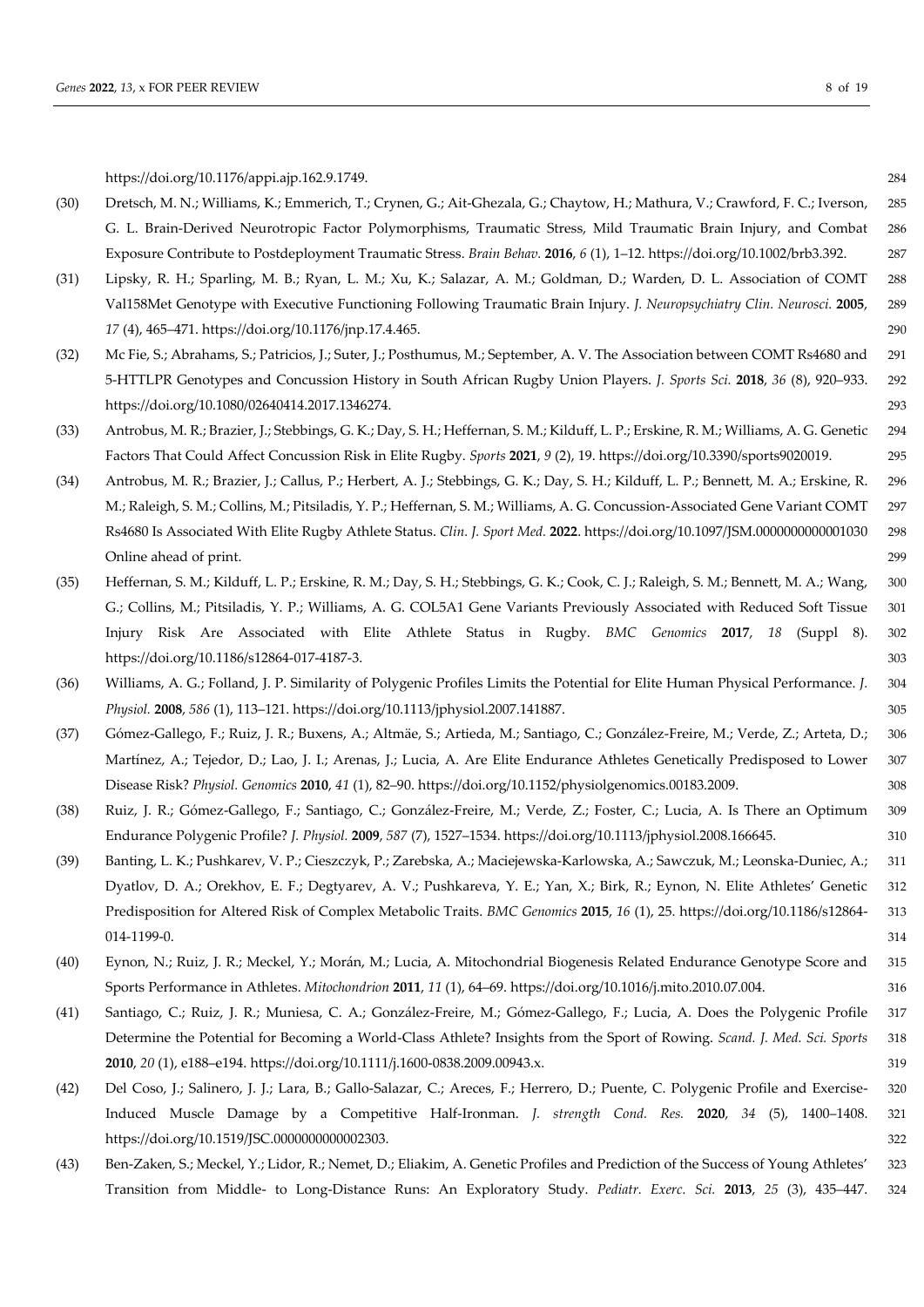*Genes* **2022**, *13*, x FOR PEER REVIEW 9 of 19

|      | https://doi.org/10.1123/pes.25.3.435.                                                                                                  | 325 |
|------|----------------------------------------------------------------------------------------------------------------------------------------|-----|
| (44) | Ben-Zaken, S.; Meckel, Y.; Nemet, D.; Eliakim, A. Genetic Score of Power-Speed and Endurance Track and Field Athletes.                 | 326 |
|      | Scand. J. Med. Sci. Sport. 2015, 25 (2), 166-174. https://doi.org/10.1111/sms.12141.                                                   | 327 |
| (45) | Drozdovska, S. B.; Dosenko, V. E.; Ahmetov, I. I.; Ilyin, V. N. The Association of Gene Polymorphisms with Athlete Status in           | 328 |
|      | Ukrainians. Biol. Sport 2013, 30 (3), 163-167. https://doi.org/10.5604/20831862.1059168.                                               | 329 |
| (46) | Heffernan, S. M.; Kilduff, L. P.; Day, S. H.; Pitsiladis, Y. P.; Williams, A. G. Genomics in Rugby Union: A Review and Future          | 330 |
|      | Prospects. Eur. J. Sport Sci. 2015, 15 (6), 460-468. https://doi.org/10.1080/17461391.2015.1023222.                                    | 331 |
| (47) | Heffernan, S. M.; Kilduff, L. P.; Erskine, R. M.; Day, S. H.; McPhee, J. S.; McMahon, G. E.; Stebbings, G. K.; Neale, J. P. H.;        | 332 |
|      | Lockey, S. J.; Ribbans, W. J.; Cook, C. J.; Vance, B.; Raleigh, S. M.; Roberts, C.; Bennett, M. A.; Wang, G.; Collins, M.; Pitsiladis, | 333 |
|      | Y. P.; Williams, A. G. Association of ACTN3 R577X but Not ACE I/D Gene Variants with Elite Rugby Union Player Status                   | 334 |
|      | and Playing Position. Physiol. Genomics 2016, 48 (3), 196-201. https://doi.org/10.1152/physiolgenomics.00107.2015.                     | 335 |
| (48) | World Medical Association Declaration of Helsinki: Ethical Principles for Medical Research Involving Human Subjects.                   | 336 |
|      | JAMA - J. Am. Med. Assoc. 2013, 310 (20), 2191-2194. https://doi.org/10.1001/jama.2013.281053.                                         | 337 |
| (49) | Heffernan, S. M.; Stebbings, G. K.; Kilduff, L. P.; Erskine, R. M.; Day, S. H.; Morse, C. I.; McPhee, J. S.; Cook, C. J.; Vance, B.;   | 338 |
|      | Ribbans, W. J.; Raleigh, S. M.; Roberts, C.; Bennett, M. A.; Wang, G.; Collins, M.; Pitsiladis, Y. P.; Williams, A. G. Fat Mass        | 339 |
|      | and Obesity Associated (FTO) Gene Influences Skeletal Muscle Phenotypes in Non-Resistance Trained Males and Elite Rugby                | 340 |
|      | Playing Position. BMC Genet. 2017, 18 (1). https://doi.org/10.1186/s12863-017-0470-1.                                                  | 341 |
| (50) | Lahiri, D. K.; Numberger, J. I. A Rapid Non-Enzymatic Method for the Preparation of HMW DNA from Blood for RFLP                        | 342 |
|      | Studies. Nucleic Acids Res. 1991, 19 (19), 5444. https://doi.org/10.1093/nar/19.19.5444.                                               | 343 |
| (51) | Hixson, J. E.; Vernier, D. T. Restriction Isotyping of Human Apolipoprotein E by Gene Amplification and Cleavage with                  | 344 |
|      | HhaI. J. Lipid Res. 1990, 31, 545-548.                                                                                                 | 345 |
| (52) | Zweig, M. H.; Campbell, G. Receiver-Operating Characteristic (ROC) Plots: A Fundamental Evaluation Tool in Clinical                    | 346 |
|      | Medicine. Clin. Chem. 1993, 39 (4), 561-577. https://doi.org/10.1093/clinchem/39.4.561.                                                | 347 |
| (53) | Moore, J. H.; Gilbert, J. C.; Tsai, C. T.; Chiang, F. T.; Holden, T.; Barney, N.; White, B. C. A Flexible Computational Framework      | 348 |
|      | for Detecting, Characterizing, and Interpreting Statistical Patterns of Epistasis in Genetic Studies of Human Disease                  | 349 |
|      | Susceptibility. J. Theor. Biol. 2006, 241 (2), 252-261. https://doi.org/10.1016/j.jtbi.2005.11.036.                                    | 350 |
| (54) | Egorova, E. S.; Borisova, A. V.; Mustafina, L. J.; Arkhipova, A. A.; Gabbasov, R. T.; Druzhevskaya, A. M.; Astratenkova, I. V.;        | 351 |
|      | Ahmetov, I. I. The Polygenic Profile of Russian Football Players. J. Sports Sci. 2014, 32 (13), 1286-1293.                             | 352 |
|      | https://doi.org/10.1080/02640414.2014.898853.                                                                                          | 353 |
| (55) | Hall, E. C. .; Baumert, P.; Larruskain, J.; Gil, S. M.; Lekue, J. A.; Rienzi, E.; Moreno, S.; Tannure, M.; Murtagh, C. F.; Ade, J. D.; | 354 |
|      | Squires, P.; Orme, P.; Anderson, L.; Brownlee, T. E.; Whitworth-Turner, C. M.; Morton, J. P.; Drust, B.; Williams, A. G.; Erskine,     | 355 |
|      | R. M. The Genetic Association with Injury Risk in Male Academy Soccer Players Depends on Maturity Status. Scand. J. Med.               | 356 |
|      | Sci. Sports 2021. https://doi.org/10.1111/SMS.14077.                                                                                   | 357 |
| (56) | Chen, J.; Lipska, B.; Halim, N.; Ma, Q.; Matsumoto, M.; Melhem, S.; Kolachana, B.; Hyde, T.; Herman, M.; Apud, J.; Egan, M.;           | 358 |
|      | Kleinman, J.; Weinberger, D. Functional Analysis of Genetic Variation in Catechol-O-Methyltransferase (COMT): Effects on               | 359 |
|      | MRNA, Protein, and Enzyme Activity in Postmortem Human Brain. Am. J. Hum. Genet. 2004, 75 (5), 807-821.                                | 360 |
|      | https://doi.org/10.1086/425589.                                                                                                        | 361 |
| (57) | Mc Fie, S.; Abrahams, S.; Patricios, J.; Suter, J.; Posthumus, M.; September, A. V. The Association between COMT Rs4680 and            | 362 |
|      | 5-HTTLPR Genotypes and Concussion History in South African Rugby Union Players. J. Sports Sci. 2018, 36 (8), 920–933.                  | 363 |
|      | https://doi.org/10.1080/02640414.2017.1346274.                                                                                         | 364 |
| (58) | Riba, J.; Krämer, U.; Heldmann, M.; Richter, S.; Münte, T. Dopamine Agonist Increases Risk Taking but Blunts Reward-                   | 365 |